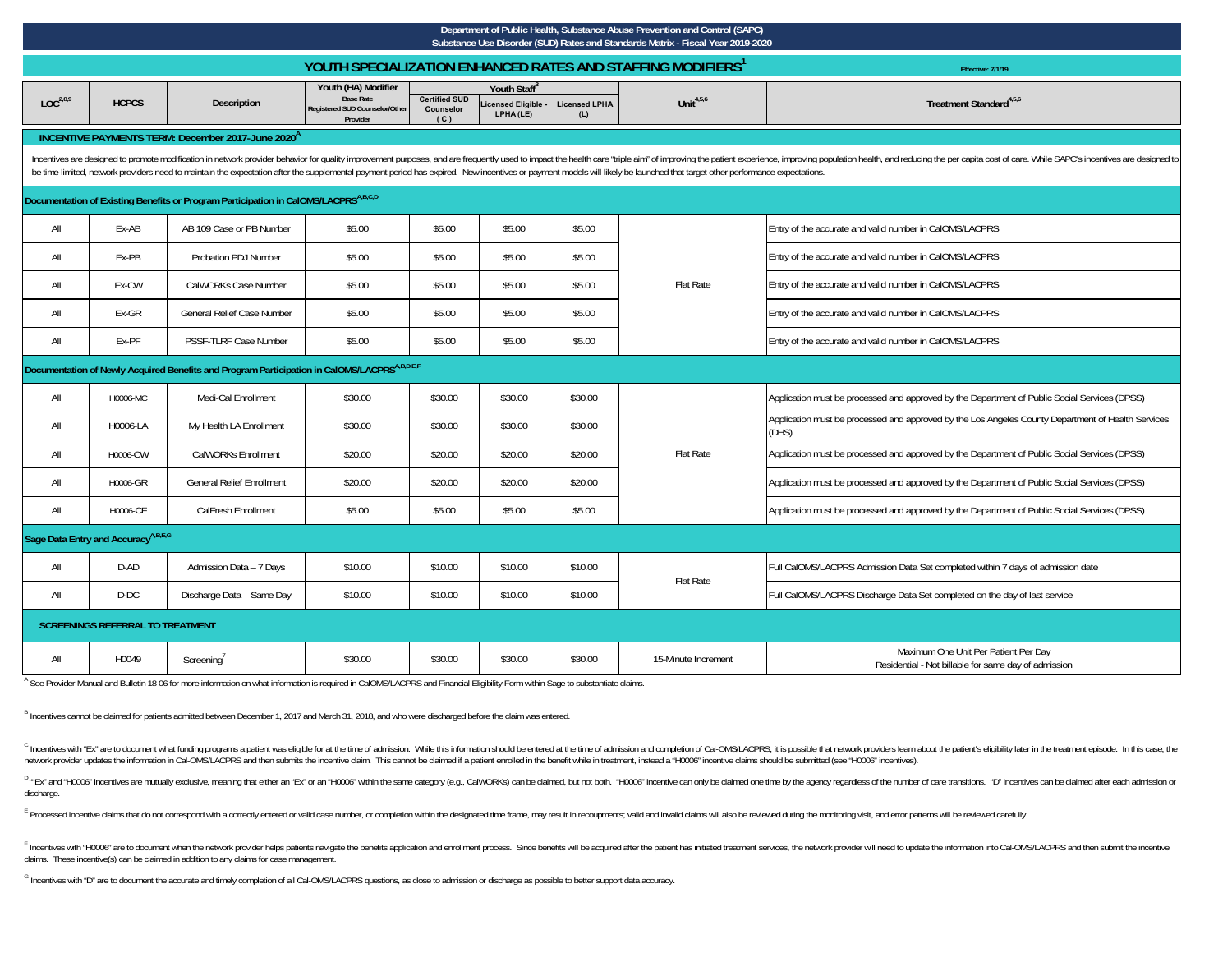|                                                   |                                       |                                                                     | YOUTH SPECIALIZATION ENHANCED RATES AND STAFFING MODIFIERS <sup>1</sup> | Effective: 7/1/19                        |                               |                             |                                            |                                                                                                                                              |
|---------------------------------------------------|---------------------------------------|---------------------------------------------------------------------|-------------------------------------------------------------------------|------------------------------------------|-------------------------------|-----------------------------|--------------------------------------------|----------------------------------------------------------------------------------------------------------------------------------------------|
|                                                   |                                       |                                                                     | Youth (HA) Modifier                                                     |                                          | Youth Staff <sup>®</sup>      |                             |                                            |                                                                                                                                              |
| LOC <sup>2,8,9</sup>                              | <b>HCPCS</b>                          | Description                                                         | <b>Base Rate</b><br>Registered SUD Counselor/Other<br>Provider          | <b>Certified SUD</b><br>Counselor<br>(C) | icensed Eligible<br>LPHA (LE) | <b>Licensed LPHA</b><br>(L) | Unit $4,5,6$                               | Treatment Standard <sup>4,5,6</sup>                                                                                                          |
|                                                   |                                       | ASAM 1.0-AR: Outpatient for At-Risk Youth & Young Adults 12-20 Only |                                                                         |                                          |                               |                             |                                            |                                                                                                                                              |
| ASAM 1.0-AR                                       | H0001                                 | Intake/Assessment                                                   | \$32.45                                                                 | \$34.40                                  | \$37.32                       | \$38.94                     | 15-Minute Increment                        |                                                                                                                                              |
| Code: U7                                          | T1007                                 | <b>Treatment Plan</b>                                               | \$32.45                                                                 | \$34.40                                  | \$37.32                       | \$38.94                     | 15-Minute Increment                        | Combined Services <sup>4,5,6</sup>                                                                                                           |
|                                                   |                                       |                                                                     | \$32.45                                                                 | \$34.40                                  | \$37.32                       | \$38.94                     | 15-Minute Increment                        | Age 12-20 (Modifier HA); Pregnant/Perinatal (Modifier HD)                                                                                    |
|                                                   | H0005                                 | Group Counseling                                                    | \$2.16                                                                  | \$2.29                                   | \$2.49                        | \$2.60                      | (min 60, max 90)<br>Per Minute             | No more than 40 units or 10 hours per 60-days                                                                                                |
|                                                   |                                       |                                                                     | \$32.45                                                                 | \$34.40                                  | \$37.32                       | \$38.94                     | 15-Minute Increment                        | and up to 2 episodes per calendar year <sup>8,9</sup>                                                                                        |
| 12-20 Only                                        | T1012                                 | <b>Patient Education</b>                                            | \$2.16                                                                  | \$2.29                                   | \$2.49                        | \$2.60                      | Per Minute                                 |                                                                                                                                              |
| Outpatient for<br>At-Risk Youth & Young<br>Adults | H0004                                 | Individual Counseling                                               | \$32.45                                                                 | \$34.40                                  | \$37.32                       | \$38.94                     | 15-Minute Increment                        |                                                                                                                                              |
|                                                   | 90846                                 | Family Therapy <sup>13</sup>                                        |                                                                         |                                          | \$37.32                       | \$38.94                     | 15-Minute Increment                        |                                                                                                                                              |
|                                                   | H0006                                 | Case Management                                                     | \$35.48                                                                 | \$37.61                                  | \$40.81                       | \$42.58                     | 15-Minute Increment                        |                                                                                                                                              |
| <b>ASAM 1.0: Outpatient</b>                       |                                       |                                                                     |                                                                         |                                          |                               |                             |                                            |                                                                                                                                              |
| ASAM 1.0                                          | H0001                                 | Assessment/Intake                                                   | \$32.45                                                                 | \$34.40                                  | \$37.32                       | \$38.94                     | 15-Minute Increment                        |                                                                                                                                              |
| Code: U7                                          | T1007                                 | <b>Treatment Plan</b>                                               | \$32.45                                                                 | \$34.40                                  | \$37.32                       | \$38.94                     | 15-Minute Increment                        | Combined Services <sup>4,5,6</sup>                                                                                                           |
|                                                   | H0005                                 | Group Counseling                                                    | \$32.45                                                                 | \$34.40                                  | \$37.32                       | \$38.94                     | 15-Minute Increment<br>(min 60, max 90)    | Age 12-17 (Modifier HA); Pregnant/Perinatal (Modifier HD)                                                                                    |
|                                                   |                                       |                                                                     | \$2.16                                                                  | \$2.29                                   | \$2.49                        | \$2.60                      | Per Minute<br>15-Minute Increment          |                                                                                                                                              |
|                                                   | T1012                                 | <b>Patient Education</b>                                            | \$32.45                                                                 | \$34.40                                  | \$37.32                       | \$38.94                     |                                            | Minimum 2 hours per month and no less or more than                                                                                           |
|                                                   |                                       |                                                                     | \$2.16                                                                  | \$2.29                                   | \$2.49                        | \$2.60                      | Per Minute                                 |                                                                                                                                              |
|                                                   | H0004                                 | Individual Counseling                                               | \$32.45                                                                 | \$34.40                                  | \$37.32                       | \$38.94                     | 15-Minute Increment                        | 0-24 units per week or 0-6 hours per week <sup>8,9</sup>                                                                                     |
|                                                   | H2011                                 | Crisis Intervention                                                 | \$32.45                                                                 | \$34.40                                  | \$37.32                       | \$38.94                     | 15-Minute Increment                        |                                                                                                                                              |
| Outpatient                                        | 90846                                 | Family Therapy <sup>13</sup>                                        |                                                                         |                                          | \$37.32                       | \$38.94                     | 15-Minute Increment                        | Age 18-20 (Modifier HA); Pregnant/Perinatal (Modifier HD)                                                                                    |
|                                                   | T1006                                 | <b>Collateral Services</b>                                          | \$32.45                                                                 | \$34.40                                  | \$37.32                       | \$38.94                     | 15-Minute Increment                        | Age 21+ (Modifier N/A); Pregnant/Perinatal (Modifier HD)                                                                                     |
|                                                   | H2010                                 | Medication Services (Non-MAT)                                       | \$32.45                                                                 | \$34.40                                  | \$37.32                       | \$38.94                     | 15-Minute Increment                        |                                                                                                                                              |
|                                                   | <b>MATSvc</b>                         | Medication Services (MAT) <sup>13</sup>                             |                                                                         |                                          | \$37.32                       | \$38.94                     | 15-Minute Increment                        | Minimum 2 hours per month and no less or more than                                                                                           |
|                                                   | D0001                                 | <b>Discharge Services</b>                                           | \$32.45                                                                 | \$34.40                                  | \$37.32                       | \$38.94                     | 15-Minute Increment                        | 0-36 units per week or 0-9 hours per week <sup>8,9</sup>                                                                                     |
|                                                   | H0048                                 | Alcohol/Drug Testing                                                | \$0.00                                                                  | \$0.00                                   | \$0.00                        | \$0.00                      | UA Test - 1 Unit                           |                                                                                                                                              |
|                                                   | H0006                                 | Case Management                                                     | \$35.48                                                                 | \$37.61                                  | \$40.81                       | \$42.58                     | 15-Minute Increment                        | Up to 10 hours or 40 units per month                                                                                                         |
|                                                   | <b>ASAM 2.1: Intensive Outpatient</b> |                                                                     |                                                                         |                                          |                               |                             |                                            |                                                                                                                                              |
| ASAM <sub>2.1</sub><br>Code: U8                   | H0001<br>T1007                        | Assessment/Intake<br><b>Treatment Plan</b>                          | \$35.06<br>\$35.06                                                      | \$37.16<br>\$37.16                       | \$40.32<br>\$40.32            | \$42.07<br>\$42.07          | 15-Minute Increment<br>15-Minute Increment | Combined Services <sup>4,5,6</sup> :<br>Age 12-17 (Modifier HA)                                                                              |
|                                                   |                                       |                                                                     |                                                                         |                                          |                               |                             | 15-Minute Increment                        |                                                                                                                                              |
|                                                   | H0005                                 | Group Counseling                                                    | \$35.06                                                                 | \$37.16                                  | \$40.32                       | \$42.07                     | (min 60, max 90)                           | No less or more than* 24-76 units per week or 6-19 hours per week <sup>8,9</sup>                                                             |
|                                                   |                                       |                                                                     | \$2.34                                                                  | \$2.48                                   | \$2.69                        | \$2.80                      | Per Minute<br>15 Minute Increment          |                                                                                                                                              |
|                                                   | T1012                                 | <b>Patient Education</b>                                            | \$35.06                                                                 | \$37.16                                  | \$40.32                       | \$42.07                     | (min 60 max 90)                            | Age 12-17 and Pregnant/Perinatal (Also Add Modifier HD)                                                                                      |
|                                                   |                                       |                                                                     | \$2.34                                                                  | \$2.48                                   | \$2.69                        | \$2.80                      | Per Minute                                 |                                                                                                                                              |
|                                                   | H0004                                 | Individual Counseling                                               | \$35.06                                                                 | \$37.16                                  | \$40.32                       | \$42.07                     | 15-Minute Increment                        | No less or more than* 24-120 units per week or 6-30 hours per week <sup>8,9</sup>                                                            |
|                                                   | H2011                                 | Crisis Intervention                                                 | \$35.06                                                                 | \$37.16                                  | \$40.32                       | \$42.07                     | 15-Minute Increment                        | Age 18-20 (Modifier HA) or Age 21+ (Modifier None)                                                                                           |
|                                                   | 90846                                 | Family Therapy <sup>13</sup>                                        |                                                                         |                                          | \$40.32                       | \$42.07                     | 15-Minute Increment                        | No less or more than* 36-76 units per week or 9-19 hours per week                                                                            |
| Intensive Outpatient                              | T1006                                 | <b>Collateral Services</b>                                          | \$35.06                                                                 | \$37.16                                  | \$40.32                       | \$42.07                     | 15-Minute Increment                        | Age 18+ and Pregnant/Perinatal (Also Add Modifier HD)                                                                                        |
|                                                   | H2010                                 | Medication Services (Non-MAT)                                       | \$35.06                                                                 | \$37.16                                  | \$40.32                       | \$42.07                     | 15-Minute Increment                        | No less or more than* 36-120 units per week or 9-30 hours per week <sup>8,9</sup>                                                            |
|                                                   | <b>MATSvc</b>                         | Medication Services (MAT) <sup>13</sup>                             |                                                                         |                                          | \$40.32                       | \$42.07                     | 15-Minute Increment                        | *If the minimum hours of service are not met, reimbursement will be reduced to the ASAM 1.0 fee/rate. If minimum                             |
|                                                   | D0001                                 | <b>Discharge Services</b>                                           | \$35.06                                                                 | \$37.16                                  | \$40.32                       | \$42.07                     | 15-Minute Increment                        | service units are not met for 4 or more weeks the patient needs to step down to a lower LOC and further<br>reimbursement will be disallowed. |
|                                                   | H0048                                 | Alcohol/Drug Testing                                                | \$0.00                                                                  | \$0.00                                   | \$0.00                        | \$0.00                      | UA Test - 1 Unit                           |                                                                                                                                              |
|                                                   | H0006                                 | Case Management                                                     | \$35.48                                                                 | \$37.61                                  | \$40.81                       | \$42.58                     | 15-Minute Increment                        | Up to 10 hours or 40 units per month                                                                                                         |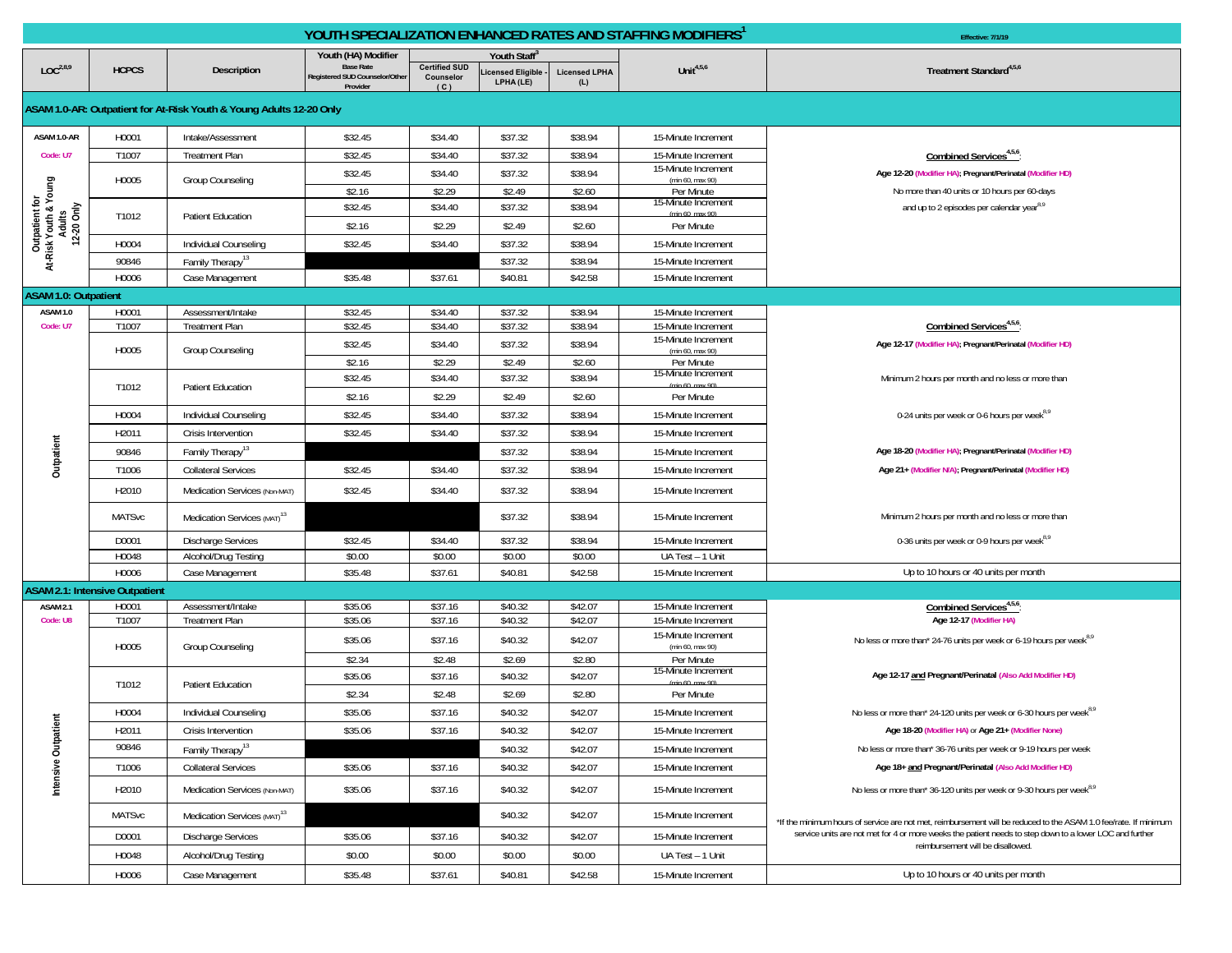|                                                |                                            |                                                          |                                                                                       |                                          |                                                              |                                   | YOUTH SPECIALIZATION ENHANCED RATES AND STAFFING MODIFIERS <sup>1</sup>                                                          | Effective: 7/1/19                                                                                                                                                |
|------------------------------------------------|--------------------------------------------|----------------------------------------------------------|---------------------------------------------------------------------------------------|------------------------------------------|--------------------------------------------------------------|-----------------------------------|----------------------------------------------------------------------------------------------------------------------------------|------------------------------------------------------------------------------------------------------------------------------------------------------------------|
| LOC <sup>2,8,9</sup>                           | <b>HCPCS</b>                               | Description                                              | Youth (HA) Modifier<br><b>Base Rate</b><br>Registered SUD Counselor/Other<br>Provider | <b>Certified SUD</b><br>Counselor<br>(C) | Youth Staff <sup>®</sup><br>.icensed Eligible -<br>LPHA (LE) | <b>Licensed LPHA</b><br>(L)       | Unit $4,5,6$                                                                                                                     | Treatment Standard <sup>4,5,6</sup>                                                                                                                              |
|                                                | <b>ASAM 3.1: Low Intensity Residential</b> |                                                          |                                                                                       |                                          |                                                              |                                   |                                                                                                                                  |                                                                                                                                                                  |
| ASAM 3.1                                       | H0019                                      | Clinical Day Rate                                        |                                                                                       |                                          |                                                              |                                   | Day Rate                                                                                                                         | Pre-Authorization by County Required <sup>10</sup>                                                                                                               |
| Code U1                                        | H0001                                      | Assessment/Intake                                        |                                                                                       |                                          |                                                              |                                   |                                                                                                                                  | Combined Services <sup>4,5,6</sup> :                                                                                                                             |
|                                                | T1007                                      | <b>Treatment Plan</b>                                    |                                                                                       |                                          |                                                              | \$173.88                          |                                                                                                                                  | Age 12-17 (Modifier HA); Pregnant/Perinatal (Modifier HD)                                                                                                        |
|                                                | H0005                                      | Group Counseling                                         |                                                                                       |                                          |                                                              |                                   |                                                                                                                                  | 80+ units per week or 20+ hours per week <sup>8,9</sup>                                                                                                          |
|                                                | T1012                                      | <b>Patient Education</b>                                 | \$144.90                                                                              | \$153.59                                 | \$166.64                                                     |                                   |                                                                                                                                  | 2 noncontiguous 30-day stays with one 30-day extension per year for                                                                                              |
|                                                | H0004                                      | Individual Counseling                                    | with per service or daily<br>note documentation                                       | with per service<br>or daily note        | with per service<br>or daily note                            | with per service<br>or daily note | * If less than 10 hours or 40 units of<br>service are provided per week, for more                                                | any ASAM residential LOC unless medically necessary.                                                                                                             |
|                                                | H2011                                      | Crisis Intervention                                      |                                                                                       | documentation                            | documentation                                                | documentation                     | than 2 (age 12-20) or 3 (age 21+) weeks<br>the patient needs to step down to a lower                                             | Age 18-20 (Modifier HA); Pregnant/Perinatal (Modifier HD)                                                                                                        |
|                                                | 90846                                      | Family Therapy <sup>13</sup>                             | <b>OR</b>                                                                             | 0R                                       | 0R                                                           | 0R                                | LOC and further reimbursement will be<br>disallowed. When services provided are                                                  | 80+ units per week or 20+ hours per week <sup>8,9</sup>                                                                                                          |
|                                                | T1006                                      | <b>Collateral Services</b>                               | \$125.87<br>with weekly note                                                          | \$134.56<br>with weekly note             | \$147.61<br>with weekly note with weekly note                | \$154.85                          | less than the minimum, it must be<br>clinically necessary (e.g., hospitalized, on                                                | 2 noncontiguous 90-day stays with one 30-day extension per year for                                                                                              |
|                                                | H2010                                      | Safeguarding Medications                                 | documentation                                                                         | documentation                            | documentation                                                | documentation                     | pass) and documented in the progress<br>notes. Alerts will be sent via Sage if<br>service unit minimums are not met.             | any ASAM residential LOC unless medically necessary.                                                                                                             |
| Low Intensity Residential                      | <b>MATSvc</b>                              | Medication Services (MAT) <sup>13</sup>                  |                                                                                       |                                          |                                                              |                                   |                                                                                                                                  | Age 21+ (Modifier N/A); Pregnant/Perinatal (Modifier HD)                                                                                                         |
|                                                | T2001                                      | Non-Emergency Transport                                  |                                                                                       |                                          |                                                              |                                   |                                                                                                                                  | 80+ units per week or 20+ hours per week <sup>8,9</sup>                                                                                                          |
|                                                | H0048                                      | Alcohol/Drug Testing                                     |                                                                                       |                                          |                                                              |                                   |                                                                                                                                  | 2 noncontiguous 90-day stays with one 30-day extension per year for<br>any ASAM residential LOC unless medically necessary.                                      |
|                                                | D0001                                      | <b>Discharge Services</b>                                |                                                                                       |                                          |                                                              |                                   |                                                                                                                                  | Perinatal clients 60-days post-partum under DMC; criminal justice transition to other payers if medically necessary and allowable for days 91-180.               |
|                                                | S9976                                      | Room and Board                                           | \$53.05                                                                               | \$53.05                                  | \$53.05                                                      | \$53.05                           | Day Rate                                                                                                                         | Same as Above                                                                                                                                                    |
|                                                | H0006                                      | Case Management                                          | \$35.48                                                                               | \$37.61                                  | \$40.81                                                      | \$42.58                           | 15-Minute Increment                                                                                                              | Up to 10 hours or 40 units per month                                                                                                                             |
|                                                |                                            | ASAM 3.3: High Intensity Residential Population Specific |                                                                                       |                                          |                                                              |                                   |                                                                                                                                  |                                                                                                                                                                  |
| ASAM 3.3                                       | H0019                                      | Clinical Day Rate                                        |                                                                                       |                                          |                                                              |                                   | Day Rate                                                                                                                         | Pre-Authorization by County Required <sup>10</sup>                                                                                                               |
| Code: U2                                       | H0001                                      | Assessment/Intake                                        |                                                                                       |                                          |                                                              |                                   |                                                                                                                                  |                                                                                                                                                                  |
|                                                | T1007                                      | <b>Treatment Plan</b>                                    |                                                                                       |                                          |                                                              |                                   |                                                                                                                                  | Combined Services <sup>4,5,6*</sup>                                                                                                                              |
|                                                | H0005                                      | Group Counseling                                         |                                                                                       |                                          |                                                              |                                   |                                                                                                                                  |                                                                                                                                                                  |
|                                                | T1012                                      | <b>Patient Education</b>                                 | \$189.12                                                                              | \$200.47                                 | \$217.49                                                     | \$226.94                          | * If less than 12 hours or 48 units of                                                                                           | Age 18-20 (Modifier HA); Pregnant/Perinatal (Modifier HD)                                                                                                        |
|                                                | H0004                                      | Individual Counseling                                    | with per service or daily<br>note documentation                                       | with per service<br>or daily note        | with per service<br>or daily note                            | with per service<br>or daily note | service are provided per week, for more 3<br>(age 18+) weeks the patient needs to step                                           | 96+ units per week or 24+ hours per week <sup>8,9</sup>                                                                                                          |
|                                                | H2011                                      | Crisis Intervention                                      | OR                                                                                    | documentation                            | documentation                                                | documentation                     | down to a lower LOC and further<br>reimbursement will be disallowed. When                                                        | 2 noncontiguous 90-day stays with one 30-day extension per year for                                                                                              |
|                                                | 90846                                      | Family Therapy <sup>13</sup>                             |                                                                                       | 0R                                       | 0R                                                           | 0R                                | services provided are less than the<br>minimum, it must be clinically necessary                                                  | any ASAM residential LOC unless medically necessary                                                                                                              |
|                                                | T1006                                      | <b>Collateral Services</b>                               | \$170.09<br>with weekly note                                                          | \$181.44                                 | \$198.46                                                     | \$207.91                          | (e.g., hospitalized, on pass) and<br>with weekly note with weekly note with weekly note documented in the progress notes. Alerts |                                                                                                                                                                  |
|                                                | H2010                                      | Safeguarding Medications                                 | documentation                                                                         | documentation                            | documentation                                                | documentation                     | will be sent via Sage if service unit<br>minimums are not met.                                                                   | Age 21+ (Modifier N/A); Pregnant/Perinatal (Modifier HD)                                                                                                         |
|                                                | <b>MATSvc</b>                              | Medication Services (MAT) <sup>13</sup>                  |                                                                                       |                                          |                                                              |                                   |                                                                                                                                  | 96+ units per week or 24+ hours per week <sup>8,9</sup>                                                                                                          |
| High Intensity Residential Population Specific | T2001                                      | Non-Emergency Transport                                  |                                                                                       |                                          |                                                              |                                   |                                                                                                                                  | 2 noncontiguous 90-day stays with one 30-day extension per year for any ASAM residential LOC unless medically necessary.                                         |
|                                                | H0048                                      | Alcohol/Drug Testing                                     |                                                                                       |                                          |                                                              |                                   |                                                                                                                                  |                                                                                                                                                                  |
|                                                | D0001                                      | <b>Discharge Services</b>                                |                                                                                       |                                          |                                                              |                                   |                                                                                                                                  | Perinatal clients can remain 60-days post-partum under DMC; criminal justice transition to other payers if medically necessary and allowable for<br>days 91-180. |
|                                                | S9976                                      | Room and Board                                           | \$53.05                                                                               | \$53.05                                  | \$53.05                                                      | \$53.05                           | Day Rate                                                                                                                         | Same as Above                                                                                                                                                    |
|                                                | H0006                                      | Case Management                                          | \$35.48                                                                               | \$37.61                                  | \$40.81                                                      | \$42.58                           | 15-Minute Increment                                                                                                              | Up to 10 hours or 40 units per month                                                                                                                             |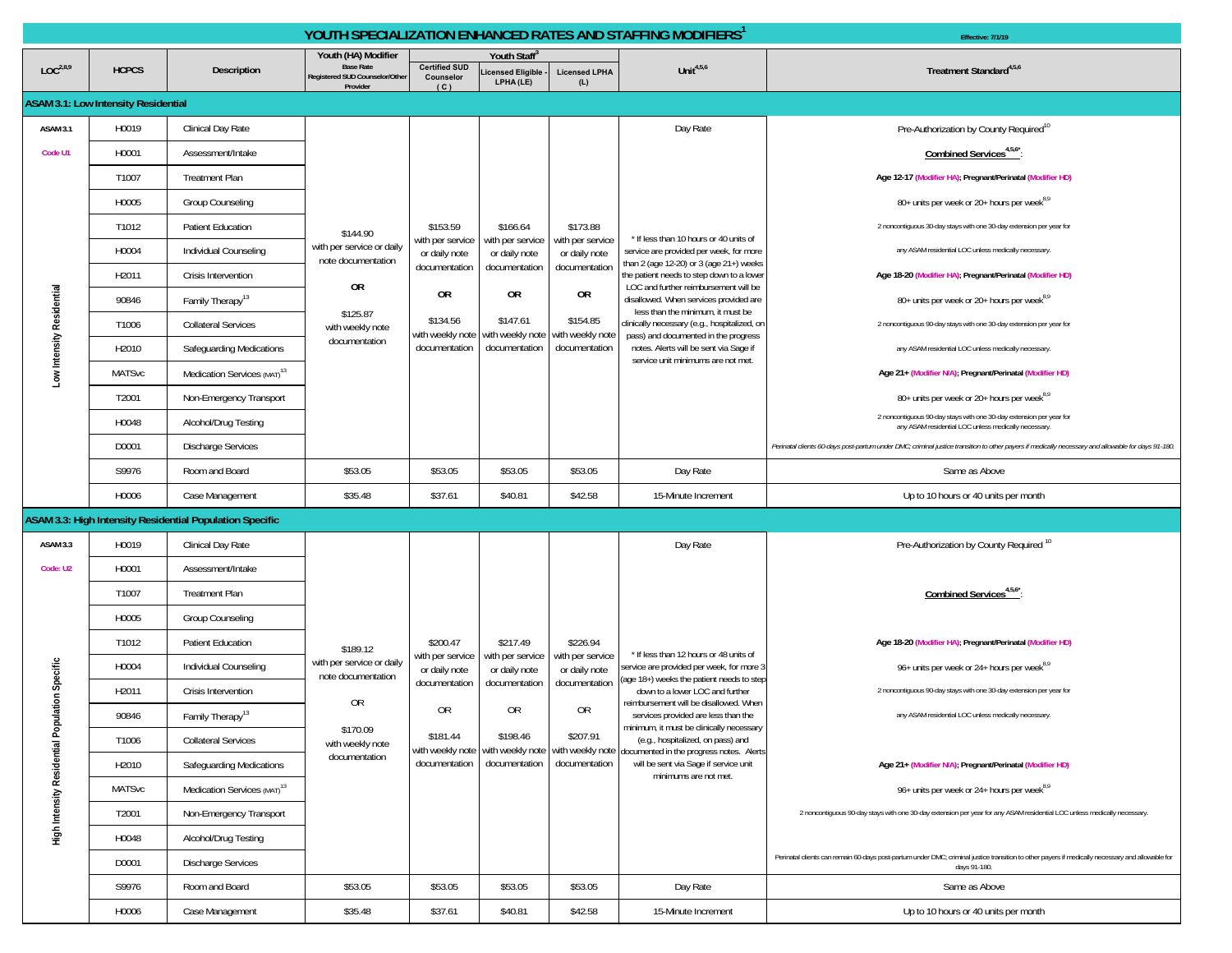|                                                                         |               |                                                                                 |                                                 | YOUTH SPECIALIZATION ENHANCED RATES AND STAFFING MODIFIERS <sup>1</sup> | Effective: 7/1/19                             |                                   |                                                                                               |                                                                                                                                                                  |
|-------------------------------------------------------------------------|---------------|---------------------------------------------------------------------------------|-------------------------------------------------|-------------------------------------------------------------------------|-----------------------------------------------|-----------------------------------|-----------------------------------------------------------------------------------------------|------------------------------------------------------------------------------------------------------------------------------------------------------------------|
| LOC <sup>2,8,9</sup>                                                    | <b>HCPCS</b>  | Description                                                                     | Youth (HA) Modifier<br><b>Base Rate</b>         | <b>Certified SUD</b>                                                    | <b>Youth Staff</b>                            |                                   | Unit $4,5,6$                                                                                  | Treatment Standard <sup>4,5,6</sup>                                                                                                                              |
|                                                                         |               |                                                                                 | Registered SUD Counselor/Other<br>Provider      | Counselor<br>(C)                                                        | icensed Eligible<br>LPHA (LE)                 | <b>Licensed LPHA</b><br>(L)       |                                                                                               |                                                                                                                                                                  |
|                                                                         |               | ASAM 3.5 High Intensity Residential Non-Population Specific                     |                                                 |                                                                         |                                               |                                   |                                                                                               |                                                                                                                                                                  |
| <b>ASAM 3.5</b>                                                         | H0019         | Clinical Day Rate                                                               |                                                 |                                                                         |                                               |                                   | Day Rate                                                                                      | Pre-Authorization by County Required <sup>10</sup>                                                                                                               |
| Code: U3                                                                | H0001         | Assessment/Intake                                                               |                                                 |                                                                         |                                               |                                   |                                                                                               | Combined Services <sup>4,5,6*</sup>                                                                                                                              |
|                                                                         | T1007         | <b>Treatment Plan</b>                                                           |                                                 |                                                                         |                                               |                                   |                                                                                               | Age 12-17 (Modifier HA); Pregnant/Perinatal (Modifier HD)                                                                                                        |
|                                                                         | H0005         | Group Counseling                                                                |                                                 |                                                                         |                                               |                                   |                                                                                               | 88+ units per week or 22+ hours per week <sup>8,9</sup>                                                                                                          |
|                                                                         | T1012         | Patient Education                                                               | \$168.88                                        | \$179.01                                                                | \$194.21                                      | \$202.66                          |                                                                                               | 2 noncontiguous 30-day stays with one 30-day extension per year for                                                                                              |
|                                                                         | H0004         | Individual Counseling                                                           | with per service or daily<br>note documentation | with per service<br>or daily note                                       | with per service<br>or daily note             | with per service<br>or daily note | f If less than 11 hours or 44 units of service<br>are provided per week, for more than 2 (age | any ASAM residential LOC unless medically necessary.                                                                                                             |
|                                                                         | H2011         | Crisis Intervention                                                             |                                                 | documentation                                                           | documentation                                 | documentation                     | 12-20) or 3 (age 21+) weeks the patient needs<br>to step down to a lower LOC and further      | Age 18-20 (Modifier HA); Pregnant/Perinatal (Modifier HD)                                                                                                        |
|                                                                         | 90846         | Family Therapy <sup>13</sup>                                                    | OR                                              | 0R                                                                      | 0R                                            | 0R                                | reimbursement will be disallowed. When<br>services provided are less than the minimum,        | 88+ units per week or 22+ hours per week <sup>8,9</sup>                                                                                                          |
| High Intensity Residential<br>Non-Population Specific                   | T1006         | <b>Collateral Services</b>                                                      | \$149.85<br>with weekly note                    | \$159.98<br>with weekly note                                            | \$175.18<br>with weekly note                  | \$183.63<br>with weekly note      | it must be clinically necessary (e.g.,<br>hospitalized, on pass) and documented in the        | 2 noncontiguous 90-day stays with one 30-day extension per year for                                                                                              |
|                                                                         | H2010         | Safeguarding Medications                                                        | documentation                                   | documentation                                                           | documentation                                 | documentation                     | progress notes. Alerts will be sent via Sage if<br>service unit minimums are not met.         | any ASAM residential LOC unless medically necessary.                                                                                                             |
|                                                                         | <b>MATSvc</b> | Medication Services (MAT) <sup>13</sup>                                         |                                                 |                                                                         |                                               |                                   |                                                                                               | Age 21+ (Modifier N/A); Pregnant/Perinatal (Modifier HD)                                                                                                         |
|                                                                         | T2001         | Non-Emergency Transport                                                         |                                                 |                                                                         |                                               |                                   |                                                                                               | 88+ units per week or 22+ hours per week <sup>8,9</sup>                                                                                                          |
|                                                                         | H0048         | Alcohol/Drug Testing                                                            |                                                 |                                                                         |                                               |                                   |                                                                                               | 2 noncontiguous 90-day stays with one 30-day extension per year at for<br>any ASAM residential LOC unless medically necessary.                                   |
|                                                                         | D0001         | Discharge Services                                                              |                                                 |                                                                         |                                               |                                   |                                                                                               | Perinatal clients can remain 60-days post-partum under DMC; criminal justice transition to other payers if medically necessary and allowable for<br>days 91-180. |
|                                                                         | S9976         | Room and Board                                                                  | \$53.05                                         | \$53.05                                                                 | \$53.05                                       | \$53.05                           | Day Rate                                                                                      | Same as Above                                                                                                                                                    |
|                                                                         | H0006         | Case Management                                                                 | \$35.48                                         | \$37.61                                                                 | \$40.81                                       | \$42.58                           | 15-Minute Increment                                                                           | Up to 10 hours or 40 units per month                                                                                                                             |
|                                                                         |               | ASAM 1-WM: Ambulatory Withdrawal Management without Extended On-Site Monitoring |                                                 |                                                                         |                                               |                                   |                                                                                               |                                                                                                                                                                  |
| ASAM 1-WM                                                               | H0014-1       | <b>Ambulatory Detox</b>                                                         |                                                 |                                                                         |                                               |                                   |                                                                                               | Combined Services <sup>4,5,6</sup>                                                                                                                               |
| Code: U4                                                                | H0001         | Assessment/Intake                                                               |                                                 |                                                                         |                                               |                                   |                                                                                               | Age 12-17 (Modifier HA); Pregnant/Perinatal (Modifier HD)                                                                                                        |
| + U7 or U8                                                              | T1007         | <b>Treatment Plan</b>                                                           |                                                 |                                                                         |                                               |                                   |                                                                                               | (Authorized Service)                                                                                                                                             |
|                                                                         | H0005         | Group Counseling                                                                |                                                 |                                                                         |                                               |                                   |                                                                                               |                                                                                                                                                                  |
|                                                                         | T1012         | <b>Patient Education</b>                                                        | \$222.96                                        | \$222.96<br>with per service                                            | \$222.96<br>with per service                  | \$222.96<br>with per service      |                                                                                               | Age 18-20 (Modifier HA); Pregnant/Perinatal (Modifier HD)                                                                                                        |
|                                                                         | H0004         | Individual Counseling                                                           | with per service or daily<br>note documentation | or daily note                                                           | or daily note                                 | or daily note<br>documentation    |                                                                                               |                                                                                                                                                                  |
|                                                                         |               |                                                                                 |                                                 | documentation                                                           | documentation                                 |                                   |                                                                                               |                                                                                                                                                                  |
|                                                                         | H2011         | Crisis Intervention                                                             | 0R                                              |                                                                         |                                               |                                   | Day Rate                                                                                      | Age 21+ (Modifier N/A); Pregnant/Perinatal (Modifier HD)                                                                                                         |
|                                                                         | 90846         | Family Therapy <sup>13</sup>                                                    | \$203.93                                        | 0R                                                                      | 0R                                            | <b>OR</b>                         |                                                                                               |                                                                                                                                                                  |
|                                                                         | T1006         | <b>Collateral Services</b>                                                      | with weekly note<br>documentation               | \$203.93<br>with weekly note                                            | \$203.93<br>with weekly note with weekly note | \$203.93                          |                                                                                               | *If 1-WM services do not occur at a standalone site,                                                                                                             |
|                                                                         | H2010         | Medication Services (Non-MAT)                                                   |                                                 | documentation                                                           | documentation                                 | documentation                     |                                                                                               | add the "U Code" for the primary outpatient LOC as well:                                                                                                         |
|                                                                         | <b>MATSvc</b> | Medication Services (MAT) <sup>13</sup>                                         |                                                 |                                                                         |                                               |                                   |                                                                                               | U7 - ASAM 1.0 and 1.0; U8 - ASAM 2.1.                                                                                                                            |
| Ambulatory Withdrawal Management<br>Without Extended On-Site Monitoring | H0048         | Alcohol/Drug Testing                                                            |                                                 |                                                                         |                                               |                                   |                                                                                               | Maximum 14-days of service per episode <sup>8,9</sup>                                                                                                            |
|                                                                         | D0001         | <b>Discharge Services</b>                                                       |                                                 |                                                                         |                                               |                                   |                                                                                               |                                                                                                                                                                  |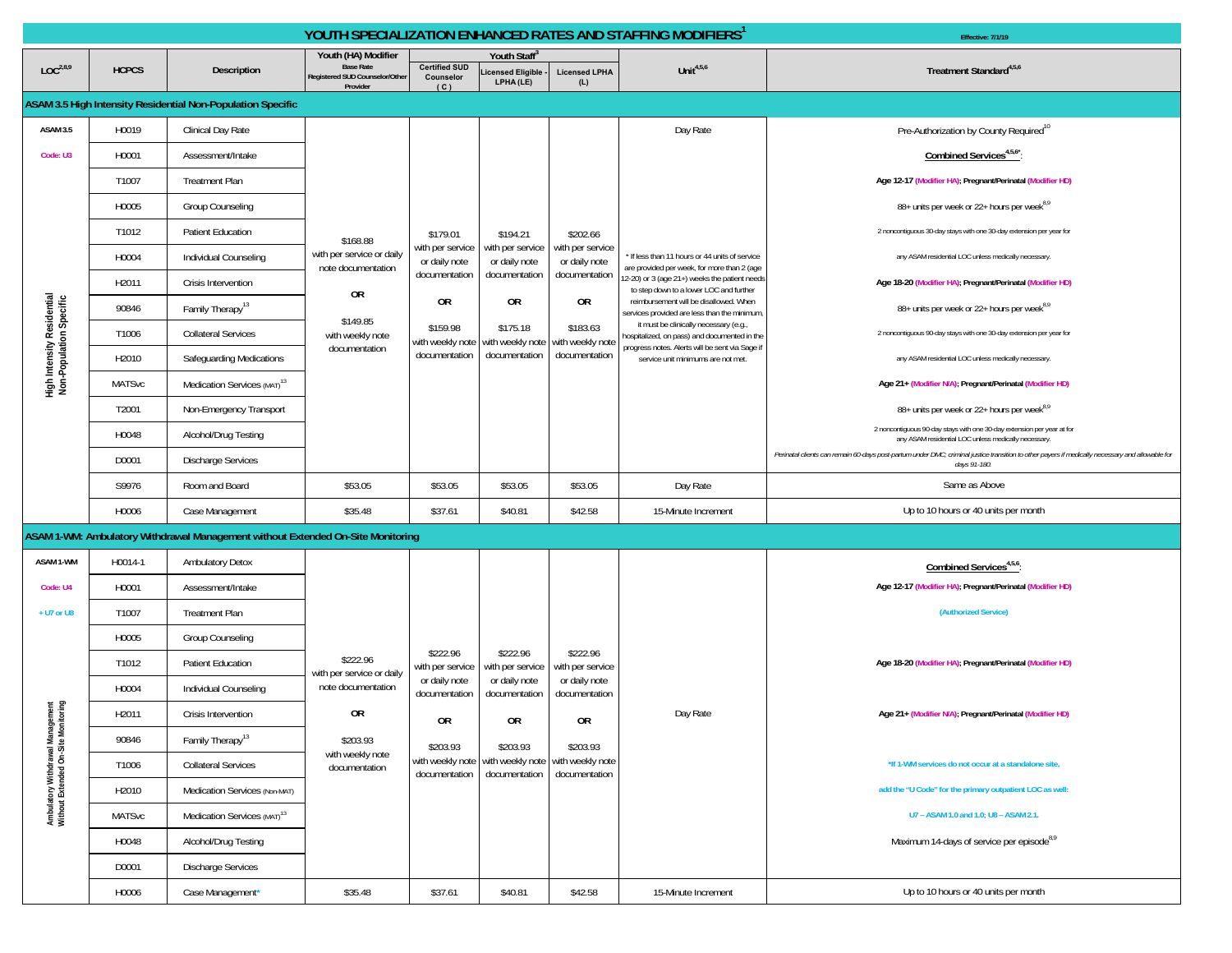|                                                                      | YOUTH SPECIALIZATION ENHANCED RATES AND STAFFING MODIFIERS' |                                                                              |                                            |                                                            |                                                    |                                             |                     | Effective: 7/1/19                                         |
|----------------------------------------------------------------------|-------------------------------------------------------------|------------------------------------------------------------------------------|--------------------------------------------|------------------------------------------------------------|----------------------------------------------------|---------------------------------------------|---------------------|-----------------------------------------------------------|
|                                                                      |                                                             |                                                                              | Youth (HA) Modifier<br><b>Base Rate</b>    |                                                            | <b>Youth Staff</b>                                 |                                             |                     |                                                           |
| LOC <sup>2,8,9</sup>                                                 | <b>HCPCS</b>                                                | Description                                                                  | Registered SUD Counselor/Other<br>Provider | <b>Certified SUD</b><br>Counselor<br>(C)                   | icensed Eligible<br>LPHA (LE)                      | <b>Licensed LPHA</b><br>(L)                 | Unit $4,5,6$        | Treatment Standard <sup>4,5,6</sup>                       |
|                                                                      |                                                             | ASAM 2-WM: Ambulatory Withdrawal Management with Extended On-Site Monitoring |                                            |                                                            |                                                    |                                             |                     |                                                           |
| ASAM 2.0-WM                                                          | H0014-1                                                     | <b>Ambulatory Detox</b>                                                      |                                            |                                                            |                                                    |                                             |                     | Combined Services <sup>4,5,6</sup> :                      |
| Code: U5                                                             | H0001                                                       | Assessment/Intake                                                            |                                            |                                                            |                                                    |                                             |                     | Age 12-17 (Modifier HA); Pregnant/Perinatal (Modifier HD) |
| + U7 or U8                                                           | T1007                                                       | <b>Treatment Plan</b>                                                        |                                            |                                                            |                                                    |                                             |                     | (Authorized Service)                                      |
|                                                                      | H0005                                                       | <b>Group Counseling</b>                                                      |                                            | \$261.77                                                   | \$261.77                                           | \$261.77                                    |                     |                                                           |
|                                                                      | T1012                                                       | <b>Patient Education</b>                                                     | \$261.77<br>with per service or daily      | with per service                                           | with per service<br>or daily note<br>documentation | with per service                            |                     | Age 18-20 (Modifier HA); Pregnant/Perinatal (Modifier HD) |
| Ambulatory Withdrawal Management with<br>Extended On-Site Monitoring | H0004                                                       | Individual Counseling                                                        | note documentation                         | or daily note<br>documentation                             |                                                    | or daily note<br>documentation<br><b>OR</b> |                     |                                                           |
|                                                                      | H2011                                                       | Crisis Intervention                                                          | <b>OR</b>                                  | <b>OR</b><br>\$242.74<br>with weekly note with weekly note | <b>OR</b>                                          |                                             | Day Rate            | Age 21+ (Modifier N/A); Pregnant/Perinatal (Modifier HD)  |
|                                                                      | 90846                                                       | Family Therapy <sup>13</sup>                                                 | \$242.74                                   |                                                            | \$242.74                                           | \$242.74                                    |                     | *If 2-WM services do not occur at a standalone site,      |
|                                                                      | T1006                                                       | <b>Collateral Services</b>                                                   | with weekly note<br>documentation          |                                                            |                                                    | with weekly note                            |                     | add the "U Code" for the primary outpatient LOC as well:  |
|                                                                      | H2010                                                       | Medication Services (Non-MAT)                                                |                                            | documentation                                              | documentation                                      | documentation                               |                     | U7 - ASAM 1.0 and 1.0; U8 - ASAM 2.1.                     |
|                                                                      | <b>MATSvc</b>                                               | Medication Services (MAT) <sup>13</sup>                                      |                                            |                                                            |                                                    |                                             |                     | Maximum 14-day stay per episode <sup>8,9</sup>            |
|                                                                      | H0048                                                       | Alcohol/Drug Testing                                                         |                                            |                                                            |                                                    |                                             |                     |                                                           |
|                                                                      | D0001                                                       | <b>Discharge Services</b>                                                    |                                            |                                                            |                                                    |                                             |                     |                                                           |
|                                                                      | H0006                                                       | Case Management                                                              | \$35.48                                    | \$37.61                                                    | \$40.81                                            | \$42.58                                     | 15-Minute Increment | Up to 10 hours or 40 units per month                      |
|                                                                      |                                                             | ASAM 3.2-WM: Residential Withdrawal Management - Clinically Managed          |                                            |                                                            |                                                    |                                             |                     |                                                           |
| ASAM 3.2-WM                                                          | H0012                                                       | Subacute Detox Residential                                                   |                                            |                                                            |                                                    |                                             |                     | Combined Services <sup>4,5,6</sup>                        |
| Code: U9                                                             | H0001                                                       | Assessment/Intake                                                            |                                            |                                                            |                                                    |                                             |                     |                                                           |
|                                                                      | T1007                                                       | <b>Treatment Plan</b>                                                        |                                            |                                                            |                                                    |                                             |                     | Age 12-17 (Modifier HA), Pregnant/Perinatal (Modifier HD) |
|                                                                      | H0005                                                       | Group Counseling                                                             |                                            | \$300.57                                                   | \$300.57                                           | \$300.57                                    |                     |                                                           |
|                                                                      | T1012                                                       | Patient Education                                                            | \$300.57<br>with per service or daily      | with per service                                           | with per service                                   | with per service                            |                     | (Authorized Service)                                      |
|                                                                      | H0004                                                       | Individual Counseling                                                        | note documentation                         | or daily note<br>documentation                             | or daily note<br>documentation                     | or daily note<br>documentation              |                     |                                                           |
|                                                                      | H2011                                                       | Crisis Intervention                                                          | <b>OR</b>                                  | 0R                                                         | <b>OR</b>                                          | 0R                                          | Day Rate            | Age 18-20 (Modifier HA); Pregnant/Perinatal (Modifier HD) |
|                                                                      | 90846                                                       | Family Therapy <sup>13</sup>                                                 | \$281.54                                   | \$281.54                                                   | \$281.54                                           | \$281.54                                    |                     |                                                           |
|                                                                      | T1006                                                       | <b>Collateral Services</b>                                                   | with weekly note<br>documentation          |                                                            | with weekly note with weekly note                  | with weekly note                            |                     | Age 21+ (Modifier N/A); Pregnant/Perinatal (Modifier HD)  |
|                                                                      | H2010                                                       | Medication Services (Non-MAT)                                                |                                            | documentation                                              | documentation                                      | documentation                               |                     |                                                           |
| Residential Withdrawal Management<br>Clinically Managed              | <b>MATSvc</b>                                               | Medication Services (MAT) <sup>13</sup>                                      |                                            |                                                            |                                                    |                                             |                     | Maximum 14-day stay per episode <sup>8,9</sup>            |
|                                                                      | H0048                                                       | Alcohol/Drug Testing                                                         |                                            |                                                            |                                                    |                                             |                     |                                                           |
|                                                                      | D0001                                                       | <b>Discharge Services</b>                                                    |                                            |                                                            |                                                    |                                             |                     |                                                           |
|                                                                      | S9976                                                       | Room and Board                                                               | \$97.91                                    | \$97.91                                                    | \$97.91                                            | \$97.91                                     | Day Rate            | Same as Above                                             |
|                                                                      | H0006                                                       | Case Management                                                              | \$35.48                                    | \$37.61                                                    | \$40.81                                            | \$42.58                                     | 15-Minute Increment | Up to 10 hours or 40 units per month                      |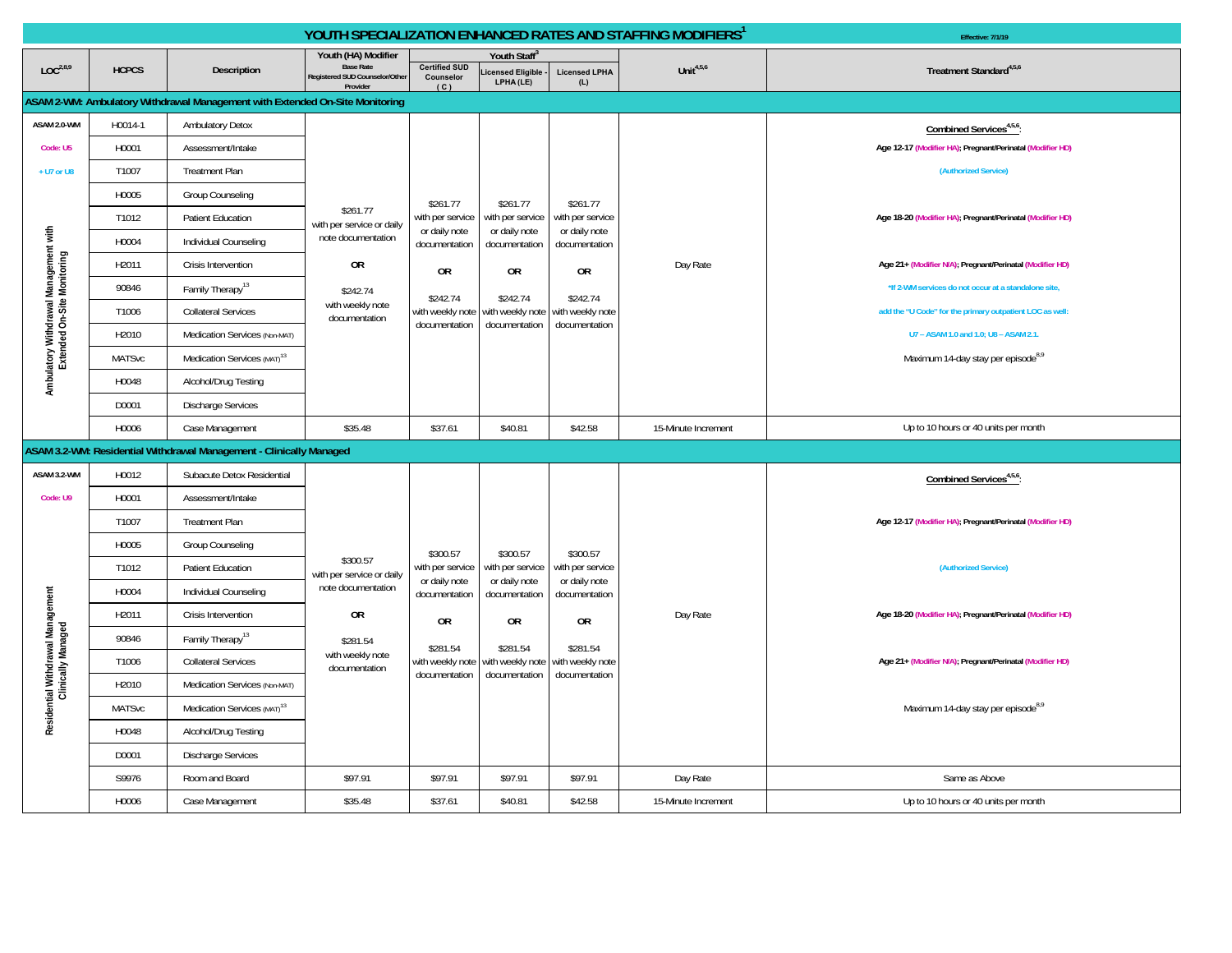|                                                        | YOUTH SPECIALIZATION ENHANCED RATES AND STAFFING MODIFIERS <sup>1</sup> |                                                                    |                                                                                       |                                          |                                                    |                                                                |                     | Effective: 7/1/19                                         |
|--------------------------------------------------------|-------------------------------------------------------------------------|--------------------------------------------------------------------|---------------------------------------------------------------------------------------|------------------------------------------|----------------------------------------------------|----------------------------------------------------------------|---------------------|-----------------------------------------------------------|
| LOC <sup>2,8,9</sup>                                   | <b>HCPCS</b>                                                            | Description                                                        | Youth (HA) Modifier<br><b>Base Rate</b><br>Registered SUD Counselor/Other<br>Provider | <b>Certified SUD</b><br>Counselor<br>(C) | Youth Staff<br>icensed Eligible<br>LPHA (LE)       | <b>Licensed LPHA</b><br>(L)                                    | Unit $4,5,6$        | Treatment Standard <sup>4,5,6</sup>                       |
|                                                        |                                                                         | ASAM 3.7-WM: Inpatient Withdrawal Management - Medically Monitored |                                                                                       |                                          |                                                    |                                                                |                     |                                                           |
| ASAM 3.7-WM                                            | H0010                                                                   | Subacute Detox Residential                                         |                                                                                       |                                          |                                                    |                                                                |                     | Combined Services <sup>4,5,6</sup> :                      |
| Code: U0                                               | H0001                                                                   | Assessment/Intake                                                  |                                                                                       |                                          |                                                    |                                                                |                     |                                                           |
|                                                        | T1007                                                                   | <b>Treatment Plan</b>                                              |                                                                                       |                                          |                                                    |                                                                |                     | Age 12-17 (Modifier HA); Pregnant/Perinatal (Modifier HD) |
|                                                        | H0005                                                                   | Group Counseling                                                   |                                                                                       |                                          |                                                    |                                                                |                     | (Authorized Service)                                      |
|                                                        | T1012                                                                   | Patient Education                                                  | \$437.78<br>with per service or daily                                                 | \$437.78<br>with per service             | \$437.78<br>with per service                       | \$437.78<br>with per service                                   |                     |                                                           |
|                                                        | H0004                                                                   | Individual Counseling                                              | note documentation                                                                    | or daily note<br>documentation           | or daily note<br>documentation                     | or daily note<br>documentation                                 |                     | Age 18-20 (Modifier HA); Pregnant/Perinatal (Modifier HD) |
|                                                        | H2011                                                                   | Crisis Intervention                                                | OR                                                                                    | 0R<br>\$418.75                           | 0R                                                 | 0R                                                             | Day Rate            |                                                           |
| Inpatient Withdrawal Management<br>Medically Monitored | 90846                                                                   | Family Therapy <sup>13</sup>                                       | \$418.75                                                                              |                                          | \$418.75                                           | \$418.75<br>with weekly note with weekly note<br>documentation |                     | Age 21+ (Modifier N/A); Pregnant/Perinatal (Modifier HD)  |
|                                                        | T1006                                                                   | <b>Collateral Services</b>                                         | with weekly note<br>documentation                                                     | with weekly note<br>documentation        | documentation                                      |                                                                |                     |                                                           |
|                                                        | H2010                                                                   | Medication Services (Non-MAT)                                      |                                                                                       |                                          |                                                    |                                                                |                     |                                                           |
|                                                        | <b>MATSvc</b>                                                           | Medication Services (MAT) <sup>13</sup>                            |                                                                                       |                                          |                                                    |                                                                |                     | Maximum 14-day stay per episode <sup>8,9</sup>            |
|                                                        | H0048                                                                   | Alcohol/Drug Testing                                               |                                                                                       |                                          |                                                    |                                                                |                     |                                                           |
|                                                        | D0001                                                                   | <b>Discharge Services</b>                                          |                                                                                       |                                          |                                                    |                                                                |                     |                                                           |
|                                                        | S9976                                                                   | Room and Board                                                     | \$97.91                                                                               | \$97.91                                  | \$97.91                                            | \$97.91                                                        | Day Rate            | Same as Above                                             |
|                                                        | H0006                                                                   | Case Management                                                    | \$35.48                                                                               | \$37.61                                  | \$40.81                                            | \$42.58                                                        | 15-Minute Increment | Up to 10 hours or 40 units per month                      |
|                                                        |                                                                         | ASAM 4-WM: Inpatient Withdrawal Management - Medically Managed     |                                                                                       |                                          |                                                    |                                                                |                     |                                                           |
| ASAM 4-WM                                              | H0011                                                                   | Acute Detox Residential                                            |                                                                                       |                                          |                                                    |                                                                |                     |                                                           |
| Code: None                                             | H0001                                                                   | Assessment/Intake                                                  |                                                                                       |                                          |                                                    |                                                                |                     | Combined Services <sup>4,5,6</sup> :                      |
|                                                        | T1007                                                                   | <b>Treatment Plan</b>                                              |                                                                                       |                                          |                                                    |                                                                |                     |                                                           |
|                                                        | H0005                                                                   | Group Counseling                                                   |                                                                                       |                                          |                                                    |                                                                |                     | Age 12-17 (Modifier HA); Pregnant/Perinatal (Modifier HD) |
|                                                        | T1012                                                                   | Patient Education                                                  | \$507.78<br>with per service or daily                                                 | \$507.78<br>with per service             | \$507.78<br>with per service                       | \$507.78<br>with per service                                   |                     | (Authorized Service)                                      |
|                                                        | H0004                                                                   | Individual Counseling                                              | note documentation                                                                    | or daily note<br>documentation           | or daily note<br>documentation                     | or daily note<br>documentation                                 |                     |                                                           |
| l Management<br>inaged                                 | H2011                                                                   | Crisis Intervention                                                | OR                                                                                    | 0R                                       | 0R                                                 | 0R                                                             | Day Rate            | Age 18-20 (Modifier HA); Pregnant/Perinatal (Modifier HD) |
|                                                        | 90846                                                                   | Family Therapy <sup>13</sup>                                       | \$488.75                                                                              | \$488.75                                 | \$488.75                                           | \$488.75                                                       |                     |                                                           |
| Inpatient Withdrawal N<br>Medically Man                | T1006                                                                   | <b>Collateral Services</b>                                         | with weekly note<br>documentation                                                     | documentation                            | with weekly note with weekly note with weekly note | documentation documentation                                    |                     | Age 21+ (Modifier N/A); Pregnant/Perinatal (Modifier HD)  |
|                                                        | H2010                                                                   | Medication Services (Non-MAT)                                      |                                                                                       |                                          |                                                    |                                                                |                     | Maximum 14-day stay per episode <sup>8,9</sup>            |
|                                                        | <b>MATSvc</b>                                                           | Medication Services (MAT) <sup>13</sup>                            |                                                                                       |                                          |                                                    |                                                                |                     |                                                           |
|                                                        | H0048                                                                   | Alcohol/Drug Testing                                               |                                                                                       |                                          |                                                    |                                                                |                     |                                                           |
|                                                        | D0001                                                                   | <b>Discharge Services</b>                                          |                                                                                       |                                          |                                                    |                                                                |                     |                                                           |
|                                                        | S9976                                                                   | Room and Board                                                     | \$97.91                                                                               | \$97.91                                  | \$97.91                                            | \$97.91                                                        | Day Rate            | Same as Above                                             |
|                                                        | H0006                                                                   | Case Management                                                    | \$35.48                                                                               | \$37.61                                  | \$40.81                                            | \$42.58                                                        | 15-Minute Increment | Up to 10 hours or 40 units per month                      |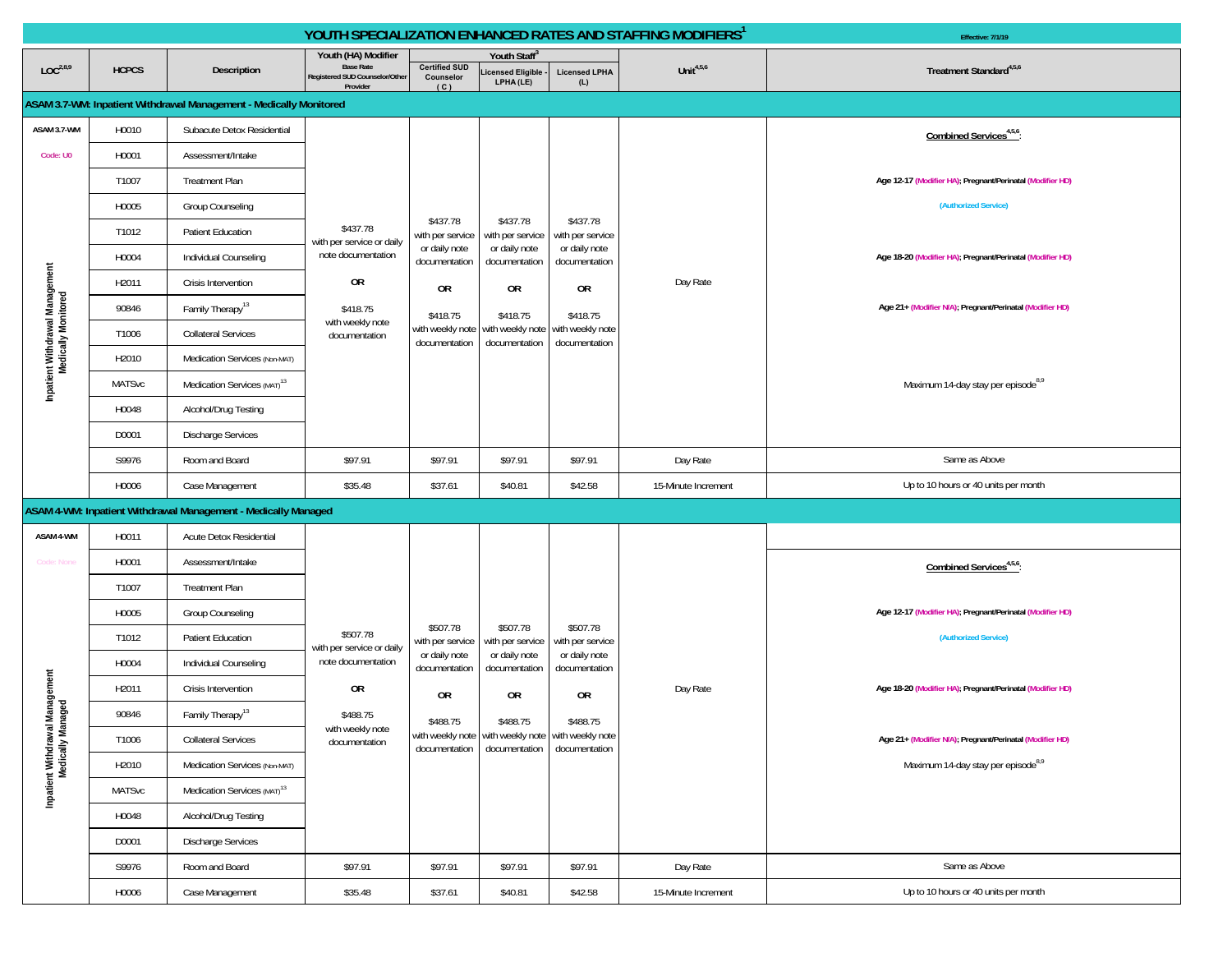|                                                                                                                             |                                                    |                                         |                                                                                       |                                                                    |                                                             |                                 | YOUTH SPECIALIZATION ENHANCED RATES AND STAFFING MODIFIERS <sup>1</sup> | Effective: 7/1/19                                                                                                                                                 |
|-----------------------------------------------------------------------------------------------------------------------------|----------------------------------------------------|-----------------------------------------|---------------------------------------------------------------------------------------|--------------------------------------------------------------------|-------------------------------------------------------------|---------------------------------|-------------------------------------------------------------------------|-------------------------------------------------------------------------------------------------------------------------------------------------------------------|
| LOC <sup>2,8,9</sup>                                                                                                        | <b>HCPCS</b>                                       | Description                             | Youth (HA) Modifier<br><b>Base Rate</b><br>Registered SUD Counselor/Other<br>Provider | <b>Certified SUD</b><br>Counselor<br>(C)                           | Youth Staff <sup>®</sup><br>icensed Eligible -<br>LPHA (LE) | <b>Licensed LPHA</b><br>(L)     | Unit $4,5,6$                                                            | Treatment Standard <sup>4,5,6</sup>                                                                                                                               |
|                                                                                                                             | ASAM 1-OTP: Opioid Treatment Program <sup>15</sup> |                                         |                                                                                       |                                                                    |                                                             |                                 |                                                                         |                                                                                                                                                                   |
| ASAM 1-OTP<br>Code: UA, HG                                                                                                  | H0001                                              | Assessment/Intake                       |                                                                                       | \$15.74<br>\$23.39<br>perinatal                                    |                                                             |                                 | 10-Minute Increment                                                     |                                                                                                                                                                   |
|                                                                                                                             | T1007                                              | <b>Treatment Plan</b>                   |                                                                                       | \$15.74<br>\$23.39<br>perinatal                                    |                                                             |                                 | 10-Minute Increment                                                     |                                                                                                                                                                   |
|                                                                                                                             | H0005                                              | Group Counseling                        |                                                                                       | \$3.36<br>\$5.37<br>perinatal                                      |                                                             |                                 | 10-Minute Increment                                                     |                                                                                                                                                                   |
|                                                                                                                             | T1012                                              | Patient Education                       |                                                                                       | \$3.36<br>\$5.37<br>perinatal                                      |                                                             |                                 | 10-Minute Increment                                                     | Combined Services <sup>4,5,6</sup> :<br>Age 12-17 (Modifier HA); Pregnant/Perinatal (Modifier HD)                                                                 |
|                                                                                                                             | H0004                                              | Individual Counseling                   |                                                                                       | \$15.74<br>\$23.39<br>perinatal                                    |                                                             |                                 | 10-Minute Increment                                                     | (Authorized Service)                                                                                                                                              |
|                                                                                                                             | H2011                                              | Crisis Intervention                     |                                                                                       | \$15.74<br>\$23.39<br>perinatal                                    |                                                             |                                 | 10-Minute Increment                                                     | County authorization, and for methadone: parental consent and 2 unsuccessful detoxification attempts or drug free<br>treatment episodes within a 12 month period. |
|                                                                                                                             | 90846                                              | Medical Psychotherapy <sup>13</sup>     |                                                                                       |                                                                    |                                                             | \$15.74<br>\$23.39<br>perinatal | 10-Minute Increment                                                     | Age 18-20 (Modifier HA), Pregnant/Perinatal (Modifier HD)                                                                                                         |
|                                                                                                                             | T1006                                              | <b>Collateral Services</b>              | \$15.74<br>\$23.39<br>perinatal                                                       |                                                                    |                                                             |                                 | 10-Minute Increment                                                     | Age 21+ (Modifier N/A); Pregnant/Perinatal (Modifier HD)<br>No less than                                                                                          |
| Opioid Treatment Programs<br>If two rates - the higher rate is for perinatal<br>Authorization by County Required for Minors | H2010                                              | Medication Services (Non-MAT)           |                                                                                       | \$15.74<br>\$23.39<br>perinatal<br>\$15.74<br>\$23.39<br>perinatal |                                                             |                                 | 10-Minute Increment                                                     | 5 units or 50-minutes, and no more than 20 units or 200<br>minutes unless medically necessary, per month <sup>8,9</sup>                                           |
|                                                                                                                             | <b>MATSvc</b>                                      | Medication Services (MAT) <sup>13</sup> |                                                                                       |                                                                    |                                                             |                                 | 10-Minute Increment                                                     | Alerts will be sent via Sage if service units' minimums are not met.                                                                                              |
|                                                                                                                             | H0048                                              | Alcohol/Drug Testing                    |                                                                                       | \$0.00                                                             |                                                             |                                 | per Test                                                                |                                                                                                                                                                   |
|                                                                                                                             | G9228                                              | Syphilis Test                           |                                                                                       | \$0.00                                                             |                                                             |                                 | per Test                                                                |                                                                                                                                                                   |
|                                                                                                                             | G9359                                              | Tuberculosis (TB) Test                  |                                                                                       | \$0.00                                                             |                                                             |                                 | per Test                                                                |                                                                                                                                                                   |
|                                                                                                                             | G0432                                              |                                         |                                                                                       |                                                                    |                                                             |                                 |                                                                         |                                                                                                                                                                   |
|                                                                                                                             | G0433                                              | Human Immunodeficiency                  |                                                                                       |                                                                    |                                                             |                                 |                                                                         |                                                                                                                                                                   |
|                                                                                                                             | G0435                                              | Virus (HIV) Test                        |                                                                                       | \$0.00                                                             |                                                             |                                 | per Test                                                                |                                                                                                                                                                   |
|                                                                                                                             | G0475                                              |                                         |                                                                                       |                                                                    |                                                             |                                 |                                                                         |                                                                                                                                                                   |
|                                                                                                                             | G0472                                              | Hepatitis C Virus (HCV) Test            |                                                                                       | \$0.00                                                             |                                                             |                                 | per Test                                                                |                                                                                                                                                                   |
|                                                                                                                             |                                                    |                                         |                                                                                       | \$15.74                                                            |                                                             |                                 |                                                                         |                                                                                                                                                                   |
|                                                                                                                             | D0001                                              | Discharge Services                      | \$23.39<br>perinatal                                                                  |                                                                    |                                                             |                                 | 10-Minute Increment                                                     |                                                                                                                                                                   |
|                                                                                                                             | H0006                                              | Case Management                         | \$35.48                                                                               | \$37.61                                                            | \$40.81                                                     | \$42.58                         | 15-Minute Increment                                                     | Up to 10 hours or 40 units per month                                                                                                                              |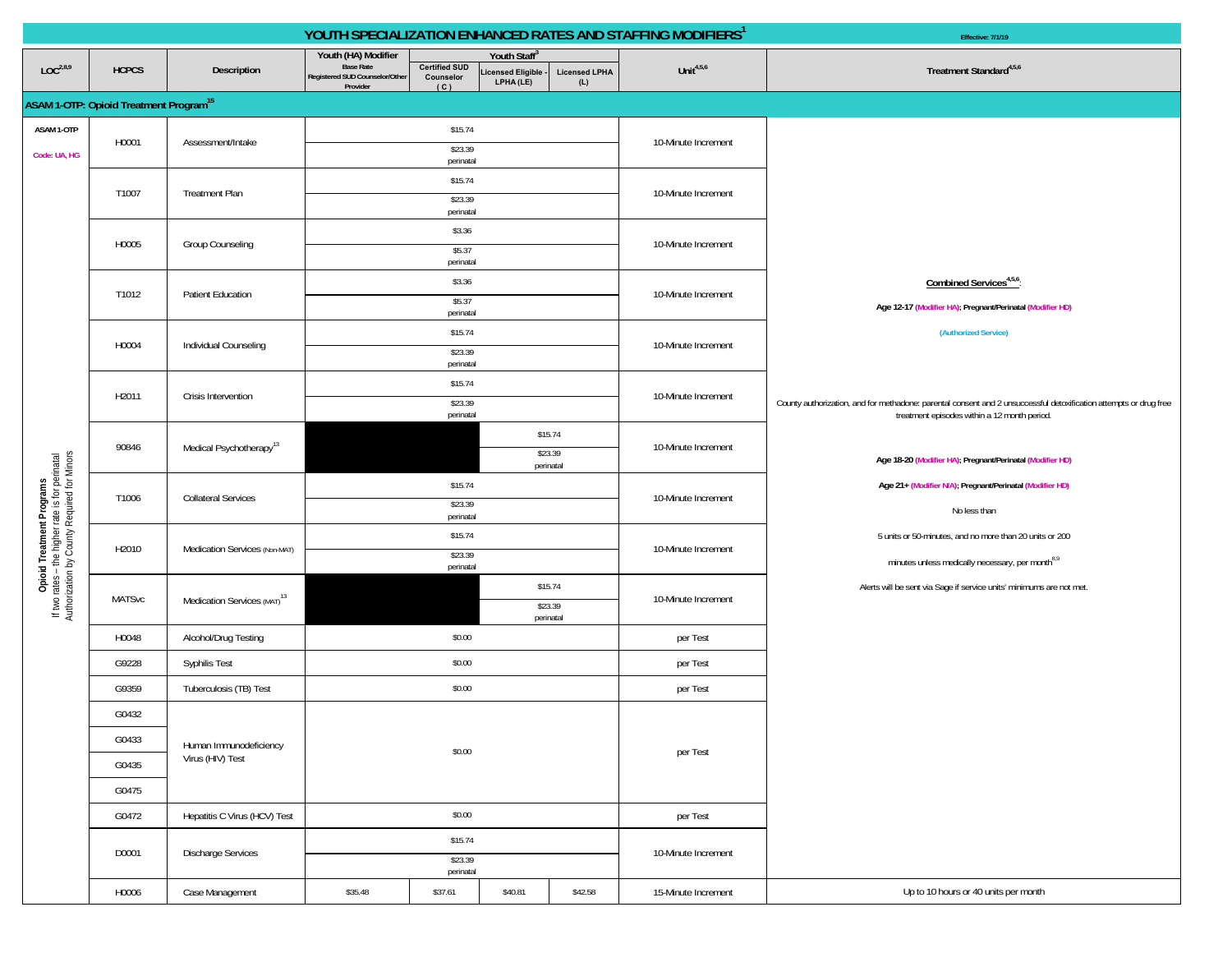|                      |              |                                     |                                                                                       |                                                | YOUTH SPECIALIZATION ENHANCED RATES AND STAFFING MODIFIERS <sup>1</sup>                   |                                                                        | Effective: 7/1/19                   |                                                           |  |
|----------------------|--------------|-------------------------------------|---------------------------------------------------------------------------------------|------------------------------------------------|-------------------------------------------------------------------------------------------|------------------------------------------------------------------------|-------------------------------------|-----------------------------------------------------------|--|
| LOC <sup>2,8,9</sup> | <b>HCPCS</b> | Description                         | Youth (HA) Modifier<br><b>Base Rate</b><br>Registered SUD Counselor/Other<br>Provider | <b>Certified SUD</b><br>Counselor<br>(C)       | Youth Staff <sup>3</sup><br>Licensed Eligible<br><b>Licensed LPHA</b><br>LPHA (LE)<br>(L) | Unit $4,5,6$                                                           | Treatment Standard <sup>4,5,6</sup> |                                                           |  |
|                      |              |                                     |                                                                                       |                                                |                                                                                           | MEDICATIONS FOR ADDICTION TREATMENT - OTP SETTING <sup>4,5,6, 11</sup> |                                     |                                                           |  |
|                      |              |                                     |                                                                                       |                                                | METHADONE <sup>15</sup>                                                                   |                                                                        |                                     |                                                           |  |
|                      |              |                                     |                                                                                       |                                                | \$13.93                                                                                   |                                                                        |                                     |                                                           |  |
|                      |              |                                     |                                                                                       |                                                | \$15.00<br>perinatal                                                                      | Per Day                                                                |                                     | Age 12-21 (Modifier HA); Pregnant/Perinatal (Modifier HD) |  |
|                      | H0020        | Methadone                           |                                                                                       |                                                | <b>LABEL NAME</b>                                                                         |                                                                        | NATIONAL DRUG CODE (NDC)            | <b>DOSAGE/FORM</b>                                        |  |
|                      |              |                                     |                                                                                       |                                                | N/A                                                                                       |                                                                        | N/A                                 | N/A                                                       |  |
|                      |              |                                     |                                                                                       |                                                |                                                                                           |                                                                        |                                     |                                                           |  |
|                      |              |                                     |                                                                                       |                                                | \$19.06                                                                                   | per Face to Face Visit                                                 |                                     | Age 12-21 (Modifier HA); Pregnant/Perinatal (Modifier HD) |  |
|                      | S5000A       | Naltrexone Generic                  |                                                                                       |                                                | <b>LABEL NAME</b>                                                                         |                                                                        | NATIONAL DRUG CODE (NDC)            | <b>DOSAGE/FORM</b>                                        |  |
|                      |              |                                     |                                                                                       |                                                | Vivitrol                                                                                  |                                                                        | 65757030001                         | 380 MG VIAL + DILUENT                                     |  |
|                      |              |                                     |                                                                                       | BUPRENORPHINE HCL (MONO) GENERIC <sup>14</sup> |                                                                                           |                                                                        |                                     |                                                           |  |
|                      |              |                                     |                                                                                       |                                                | \$19.12                                                                                   |                                                                        |                                     | Age 12-21 (Modifier HA); Pregnant/Perinatal (Modifier HD) |  |
|                      |              |                                     |                                                                                       |                                                | \$24.04<br>perinatal                                                                      | Per Day                                                                |                                     |                                                           |  |
|                      |              |                                     |                                                                                       |                                                | <b>LABEL NAME</b>                                                                         |                                                                        | NATIONAL DRUG CODE (NDC)            | <b>DOSAGE/FORM</b>                                        |  |
|                      |              |                                     |                                                                                       |                                                | Buprenorphine                                                                             |                                                                        | 00054017613                         | 2 MG TABLET SL                                            |  |
|                      |              |                                     |                                                                                       |                                                | Buprenorphine                                                                             |                                                                        | 00228315603                         | 2 MG TABLET SL                                            |  |
|                      |              |                                     |                                                                                       |                                                | Buprenorphine                                                                             |                                                                        | 00378092393                         | 2 MG TABLET SL                                            |  |
|                      |              |                                     |                                                                                       |                                                | Buprenorphine                                                                             |                                                                        | 42858050103                         | 2 MG TABLET SL                                            |  |
|                      | S5000B       | Buprenorphine HCL<br>(Mono) Generic |                                                                                       |                                                | Buprenorphine                                                                             |                                                                        | 50383092493                         | 2 MG TABLET SL                                            |  |
|                      |              |                                     |                                                                                       |                                                | Buprenorphine                                                                             |                                                                        | 62756045983                         | 2 MG TABLET SL                                            |  |
|                      |              |                                     |                                                                                       |                                                | Buprenorphine                                                                             |                                                                        | 00054017713                         | 8 MG TABLET SL                                            |  |
|                      |              |                                     |                                                                                       |                                                | Buprenorphine                                                                             |                                                                        | 00228315303                         | 8 MG TABLET SL                                            |  |
|                      |              |                                     |                                                                                       |                                                | Buprenorphine                                                                             |                                                                        | 00378092493                         | 8 MG TABLET SL                                            |  |
|                      |              |                                     |                                                                                       |                                                | Buprenorphine                                                                             |                                                                        | 42858050203                         | 8 MG TABLET SL                                            |  |
|                      |              |                                     |                                                                                       |                                                | Buprenorphine                                                                             |                                                                        | 50383093093                         | 8 MG TABLET SL                                            |  |
|                      |              |                                     |                                                                                       |                                                | Buprenorphine                                                                             |                                                                        | 62756046083                         | 8 MG TABLET SL                                            |  |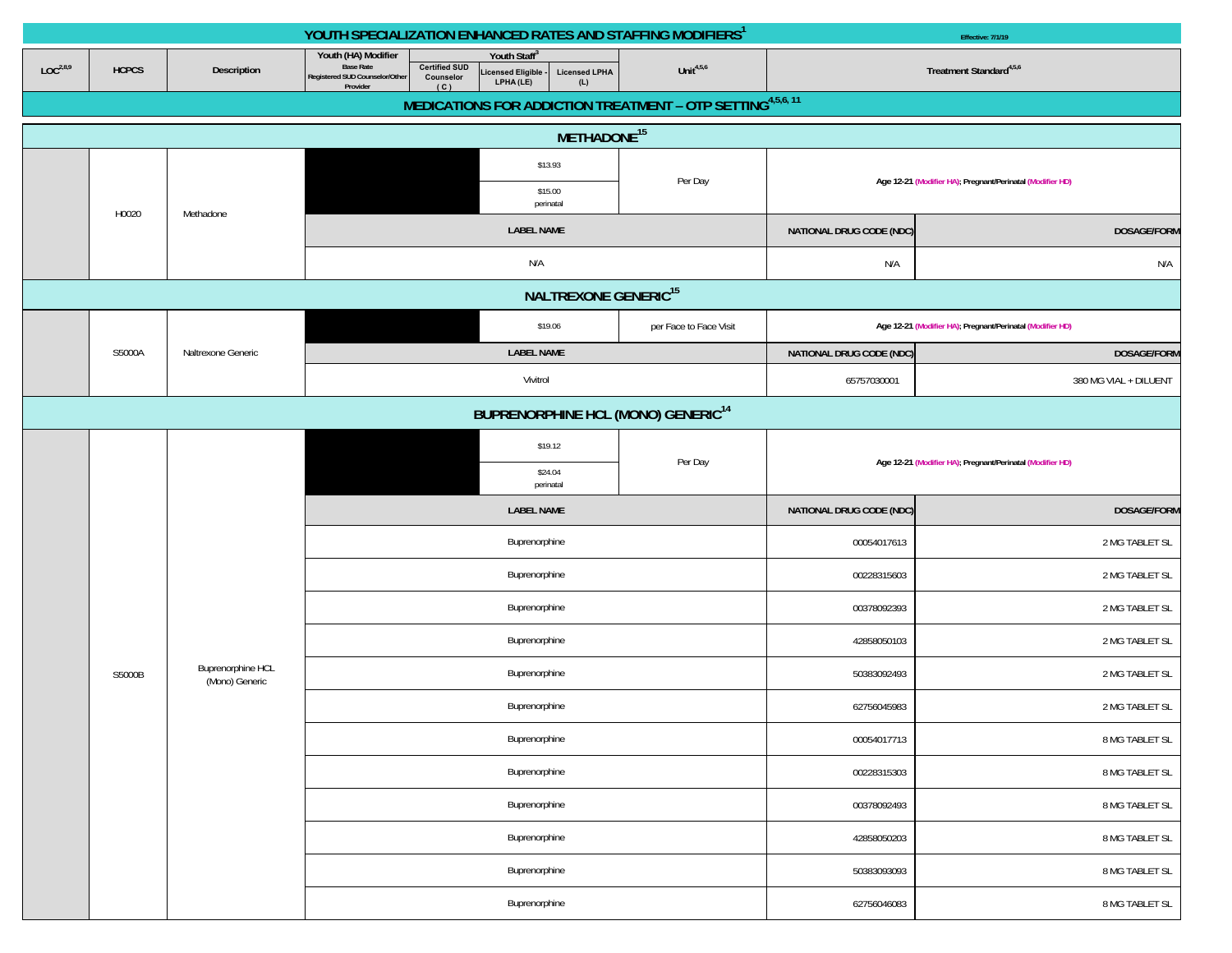|                      |              |                                                   | YOUTH SPECIALIZATION ENHANCED RATES AND STAFFING MODIFIERS <sup>1</sup>                                                           |                                                                                 | <b>Effective: 7/1/19</b> |                                                |                                                           |  |  |
|----------------------|--------------|---------------------------------------------------|-----------------------------------------------------------------------------------------------------------------------------------|---------------------------------------------------------------------------------|--------------------------|------------------------------------------------|-----------------------------------------------------------|--|--|
| LOC <sup>2,8,9</sup> | <b>HCPCS</b> | Description                                       | Youth (HA) Modifier<br><b>Base Rate</b><br><b>Certified SUD</b><br>Registered SUD Counselor/Other<br>Counselor<br>Provider<br>(C) | Youth Staff®<br>Licensed Eligible -<br>LPHA (LE)<br><b>Licensed LPHA</b><br>(L) | Unit $4,5,6$             | Treatment Standard <sup>4,5,6</sup>            |                                                           |  |  |
|                      |              |                                                   |                                                                                                                                   | MEDICATIONS FOR ADDICTION TREATMENT - OTP SETTING4,5,6,11                       |                          |                                                |                                                           |  |  |
|                      |              |                                                   |                                                                                                                                   | BUPRENORPHINE - NALOXONE COMBINATION - GENERIC <sup>14</sup>                    |                          |                                                |                                                           |  |  |
|                      |              |                                                   |                                                                                                                                   | \$21.65<br>\$26.57                                                              | Per Day                  |                                                | Age 12-21 (Modifier HA), Pregnant/Perinatal (Modifier HD) |  |  |
|                      |              |                                                   |                                                                                                                                   | perinatal<br><b>LABEL NAME</b>                                                  |                          | NATIONAL DRUG CODE (NDC)<br><b>DOSAGE/FORM</b> |                                                           |  |  |
|                      |              |                                                   |                                                                                                                                   | Bunavail                                                                        |                          | 59385001630                                    | 6.3-1 MG FILM                                             |  |  |
|                      |              |                                                   |                                                                                                                                   | Bunavail                                                                        |                          | 59385001230                                    | 2.1-0.3 MG FILM                                           |  |  |
|                      |              |                                                   | Bunavail                                                                                                                          |                                                                                 | 59385001430              | 4.2-0.7 MG FILM                                |                                                           |  |  |
|                      |              |                                                   |                                                                                                                                   | Buprenorphin-Naloxon                                                            |                          | 00054018913                                    | 8-2 MG SL                                                 |  |  |
|                      |              |                                                   |                                                                                                                                   | Buprenorphin-Naloxon                                                            |                          | 00228315573                                    | 8-2 MG SL                                                 |  |  |
|                      |              |                                                   |                                                                                                                                   | Buprenorphin-Naloxon                                                            |                          | 00406192403                                    | 8-2 MG SL                                                 |  |  |
|                      |              |                                                   |                                                                                                                                   | Buprenorphin-Naloxon                                                            |                          | 00406802003                                    | 8-2 MG SL                                                 |  |  |
|                      |              |                                                   |                                                                                                                                   | Buprenorphin-Naloxon                                                            |                          | 50383028793                                    | 8-2 MG SL                                                 |  |  |
|                      |              |                                                   |                                                                                                                                   | Buprenorphin-Naloxon                                                            |                          | 62175045832                                    | 8-2 MG SL                                                 |  |  |
|                      |              |                                                   |                                                                                                                                   | Buprenorphin-Naloxon                                                            |                          | 62756097083                                    | 8-2 MG SL                                                 |  |  |
|                      |              |                                                   |                                                                                                                                   | Buprenorphin-Naloxon                                                            |                          | 65162041503                                    | 8-2 MG SL                                                 |  |  |
|                      |              |                                                   |                                                                                                                                   | Buprenorph-Naloxn                                                               |                          | 00054018813                                    | 2-0.5 MG SL                                               |  |  |
|                      |              |                                                   |                                                                                                                                   | Buprenorph-Naloxn                                                               |                          | 00228315473                                    | 2-0.5 MG SL                                               |  |  |
|                      |              |                                                   |                                                                                                                                   | Buprenorph-Naloxn                                                               |                          | 00406192303                                    | 2-0.5 MG SL                                               |  |  |
|                      | S5000BN      | Buprenorphine - (Naloxone<br>Combination) Generic |                                                                                                                                   | Buprenorph-Naloxn                                                               |                          | 00406800503                                    | 2-0.5 MG SL                                               |  |  |
|                      |              |                                                   |                                                                                                                                   | Buprenorph-Naloxn                                                               |                          | 50383029493                                    | 2-0.5 MG SL                                               |  |  |
|                      |              |                                                   |                                                                                                                                   | Buprenorph-Naloxn                                                               |                          | 62175045232                                    | 2-0.5 MG SL                                               |  |  |
|                      |              |                                                   |                                                                                                                                   | Buprenorph-Naloxn                                                               |                          | 62756096983                                    | 2-0.5 MG SL                                               |  |  |
|                      |              |                                                   |                                                                                                                                   | Buprenorph-Naloxn                                                               |                          | 65162041603                                    | 2-0.5 MG SL                                               |  |  |
|                      |              |                                                   |                                                                                                                                   | Buprenorp-Nalox                                                                 |                          | 43598058230                                    | 8-2 MG SL FILM                                            |  |  |
|                      |              |                                                   |                                                                                                                                   | Suboxone                                                                        |                          | 12496120403                                    | 4 MG-1 MG SL FILM                                         |  |  |
|                      |              |                                                   |                                                                                                                                   | Suboxone                                                                        |                          | 12496121203                                    | 12 MG-3 MG SL FILM                                        |  |  |
|                      |              |                                                   |                                                                                                                                   | Suboxone                                                                        |                          | 12496120201                                    | 2 MG-0.5 MG SL FILM                                       |  |  |
|                      |              |                                                   |                                                                                                                                   | Suboxone                                                                        |                          | 12496120203                                    | 2 MG-0.5 MG SL FILM                                       |  |  |
|                      |              |                                                   |                                                                                                                                   | Suboxone                                                                        |                          | 12496120803                                    | 8 MG-2 MG SL FILM                                         |  |  |
|                      |              |                                                   |                                                                                                                                   | Suboxone                                                                        |                          | 12496120801                                    | 8 MG-2 MG SL FILM                                         |  |  |
|                      |              |                                                   |                                                                                                                                   | Zubsolv                                                                         |                          | 54123011430                                    | 11.4-2.9 MG TABLET SL                                     |  |  |
|                      |              |                                                   |                                                                                                                                   | Zubsolv                                                                         |                          | 54123090730                                    | 0.7-0.18 MG TABLET SL                                     |  |  |
|                      |              |                                                   |                                                                                                                                   | Zubsolv                                                                         |                          | 54123091430                                    | 1.4-0.36 MG TABLET SL                                     |  |  |
|                      |              |                                                   |                                                                                                                                   | Zubsolv                                                                         |                          | 54123092930<br>54123095730                     | 2.9-0.71 MG TABLET SL                                     |  |  |
|                      |              |                                                   |                                                                                                                                   | Zubsolv                                                                         |                          |                                                | 5.7-1.4 MG TABLET SL                                      |  |  |
|                      |              |                                                   |                                                                                                                                   | Zubsolv                                                                         |                          | 54123098630                                    | 8.6-2.1 MG TABLET SL                                      |  |  |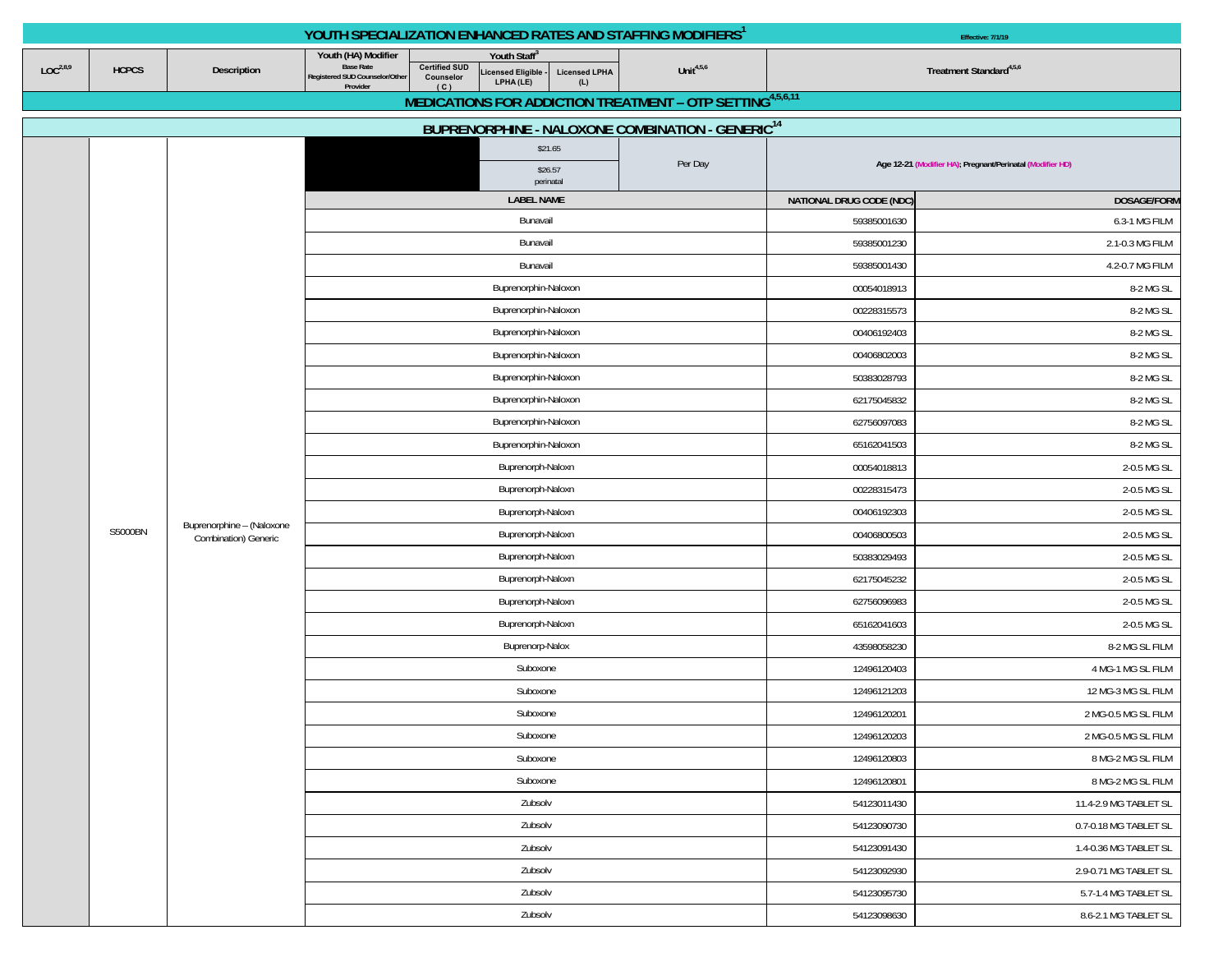|                      |              |                      | YOUTH SPECIALIZATION ENHANCED RATES AND STAFFING MODIFIERS <sup>1</sup>                                                           |                                                              | Effective: 7/1/19                  |                                                                 |                                                |                                                           |  |  |               |
|----------------------|--------------|----------------------|-----------------------------------------------------------------------------------------------------------------------------------|--------------------------------------------------------------|------------------------------------|-----------------------------------------------------------------|------------------------------------------------|-----------------------------------------------------------|--|--|---------------|
| LOC <sup>2,8,9</sup> | <b>HCPCS</b> | Description          | Youth (HA) Modifier<br><b>Base Rate</b><br><b>Certified SUD</b><br>Registered SUD Counselor/Other<br>Counselor<br>Provider<br>(C) | Youth Staff <sup>3</sup><br>Licensed Eligible -<br>LPHA (LE) | <b>Licensed LPHA</b><br>(L)        | Unit $4,5,6$                                                    | Treatment Standard <sup>4,5,6</sup>            |                                                           |  |  |               |
|                      |              |                      |                                                                                                                                   |                                                              |                                    | MEDICATIONS FOR ADDICTION TREATMENT - OTP SETTING <sup>11</sup> |                                                |                                                           |  |  |               |
|                      |              |                      |                                                                                                                                   |                                                              | DISULFIRAM - GENERIC <sup>14</sup> |                                                                 |                                                |                                                           |  |  |               |
|                      |              |                      |                                                                                                                                   | \$9.50                                                       |                                    |                                                                 |                                                |                                                           |  |  |               |
|                      |              |                      |                                                                                                                                   | \$9.49<br>perinatal                                          |                                    | Per Day                                                         |                                                | Age 12-21 (Modifier HA); Pregnant/Perinatal (Modifier HD) |  |  |               |
|                      |              |                      |                                                                                                                                   | <b>LABEL NAME</b>                                            |                                    |                                                                 | <b>DOSAGE/FORM</b><br>NATIONAL DRUG CODE (NDC) |                                                           |  |  |               |
|                      |              |                      |                                                                                                                                   | Antabuse                                                     |                                    |                                                                 | 51285052302                                    | 250 MG TABLET                                             |  |  |               |
|                      |              |                      |                                                                                                                                   | Antabuse                                                     |                                    |                                                                 | 51285052402                                    | 500 MG TABLET                                             |  |  |               |
|                      |              |                      |                                                                                                                                   | Disulfiram                                                   |                                    |                                                                 | 00054035613                                    | 250 MG TABLET                                             |  |  |               |
|                      |              | Disulfiram           |                                                                                                                                   |                                                              |                                    |                                                                 | 00054035625                                    | 250 MG TABLET                                             |  |  |               |
|                      |              |                      |                                                                                                                                   | Disulfiram                                                   |                                    |                                                                 | 00093503501                                    | 250 MG TABLET                                             |  |  |               |
|                      | S5000C       | Disulfiram - Generic |                                                                                                                                   | Disulfiram                                                   |                                    |                                                                 | 00378414001                                    | 250 MG TABLET                                             |  |  |               |
|                      |              |                      |                                                                                                                                   | Disulfiram                                                   |                                    |                                                                 | 47781060730                                    | 250 MG TABLET                                             |  |  |               |
|                      |              |                      |                                                                                                                                   | Disulfiram<br>64980017101                                    |                                    |                                                                 |                                                | 250 MG TABLET                                             |  |  |               |
|                      |              |                      |                                                                                                                                   | Disulfiram                                                   |                                    |                                                                 | 64980017103                                    |                                                           |  |  | 250 MG TABLET |
|                      |              |                      |                                                                                                                                   | Disulfiram<br>00054035713                                    |                                    |                                                                 |                                                | 500 MG TABLET                                             |  |  |               |
|                      |              |                      |                                                                                                                                   | Disulfiram                                                   |                                    |                                                                 | 00054035725                                    | 500 MG TABLET                                             |  |  |               |
|                      |              |                      |                                                                                                                                   | Disulfiram                                                   |                                    |                                                                 | 00093503601                                    | 500 MG TABLET                                             |  |  |               |
|                      |              |                      |                                                                                                                                   | Disulfiram                                                   |                                    |                                                                 | 00378414101                                    | 500 MG TABLET                                             |  |  |               |
|                      |              |                      |                                                                                                                                   | Disulfiram                                                   |                                    |                                                                 | 64980017203                                    | 500 MG TABLET                                             |  |  |               |
|                      |              |                      |                                                                                                                                   |                                                              | NALOXONE HCL <sup>14</sup>         |                                                                 |                                                |                                                           |  |  |               |
|                      |              |                      | \$144.66                                                                                                                          |                                                              |                                    | per 2 Units                                                     |                                                | Age 12-21 (Modifier HA); Pregnant/Perinatal (Modifier HD) |  |  |               |
|                      | S5000D       | Naloxone HCL         |                                                                                                                                   | <b>LABEL NAME</b>                                            |                                    |                                                                 | NATIONAL DRUG CODE (NDC)                       | DOSAGE/FORM                                               |  |  |               |
|                      |              |                      |                                                                                                                                   | Narcan                                                       |                                    |                                                                 | 69547035302                                    |                                                           |  |  |               |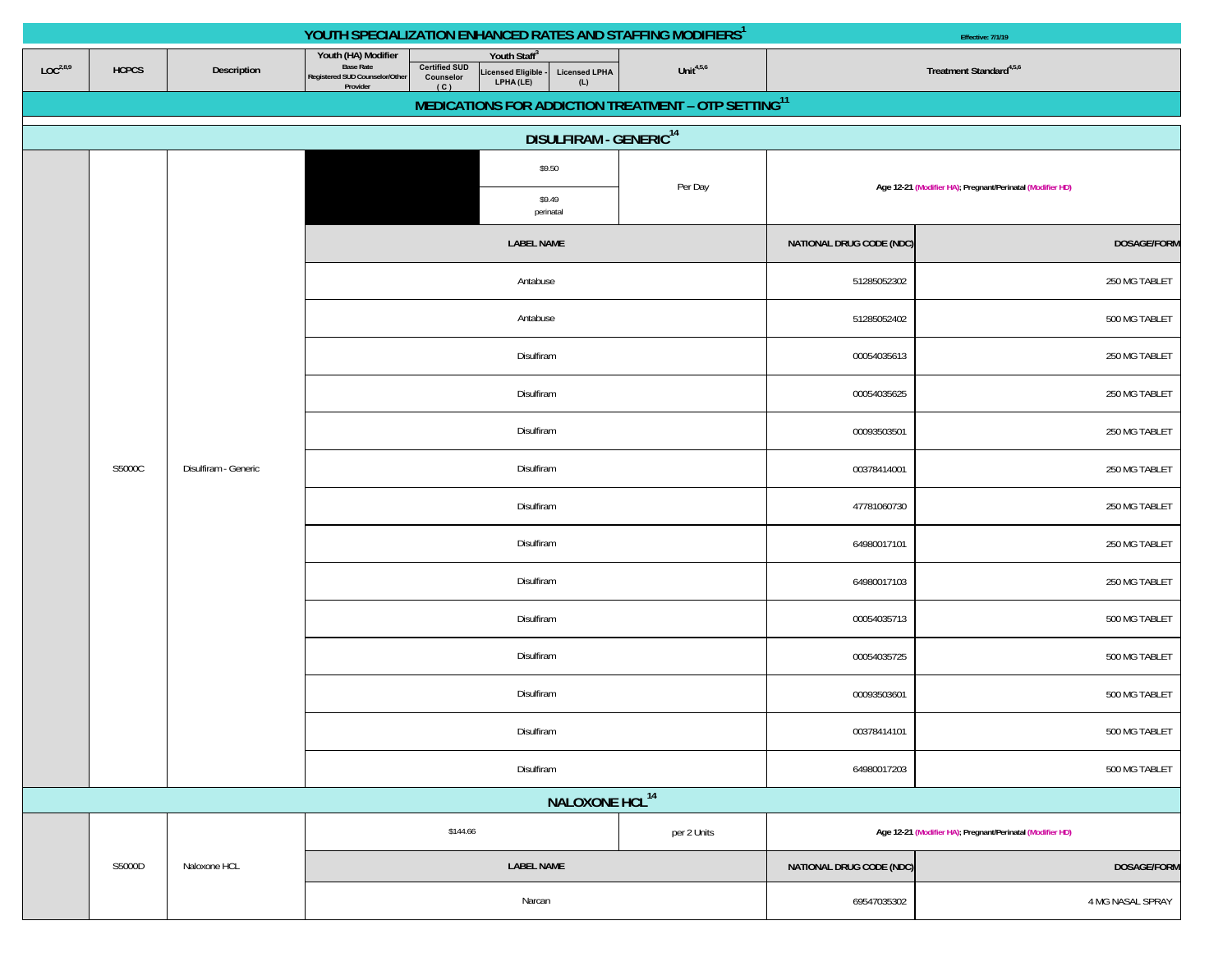|                                                                                                     |                                       |                                                              |                                                                                       |                                          |                                               |                             | YOUTH SPECIALIZATION ENHANCED RATES AND STAFFING MODIFIERS <sup>1</sup> | Effective: 7/1/19                                                                                                                                                                                                                                                                                                               |
|-----------------------------------------------------------------------------------------------------|---------------------------------------|--------------------------------------------------------------|---------------------------------------------------------------------------------------|------------------------------------------|-----------------------------------------------|-----------------------------|-------------------------------------------------------------------------|---------------------------------------------------------------------------------------------------------------------------------------------------------------------------------------------------------------------------------------------------------------------------------------------------------------------------------|
| LOC <sup>2,8,9</sup>                                                                                | <b>HCPCS</b>                          | Description                                                  | Youth (HA) Modifier<br><b>Base Rate</b><br>Registered SUD Counselor/Other<br>Provider | <b>Certified SUD</b><br>Counselor<br>(C) | Youth Staff®<br>icensed Eligible<br>LPHA (LE) | <b>Licensed LPHA</b><br>(L) | Unit $4,5,6$                                                            | Treatment Standard <sup>4,5,6</sup>                                                                                                                                                                                                                                                                                             |
|                                                                                                     | <b>RECOVERY SUPPORT SERVICES4,5,6</b> |                                                              |                                                                                       |                                          |                                               |                             |                                                                         |                                                                                                                                                                                                                                                                                                                                 |
| Recovery<br>Support                                                                                 | H0004                                 | Individual Counseling                                        | \$31.77                                                                               | \$31.77                                  | \$31.77                                       | \$31.77                     | 15-Minute Increment                                                     | Age 12-17 (Modifier HA); Pregnant/Perinatal (Modifier HD)                                                                                                                                                                                                                                                                       |
| Services<br>(RSS)                                                                                   | H0005                                 | Group Counseling                                             | \$31.77                                                                               | \$31.77                                  | \$31.77                                       | \$31.77                     | \$2.12 minute (min 60, max 90) <sup>2</sup>                             | Between 1-24 units or up to 6 hours per month <sup>8,9</sup>                                                                                                                                                                                                                                                                    |
|                                                                                                     | H0038-R                               | Recovery Monitoring                                          | \$23.71                                                                               | \$23.71                                  | \$23.71                                       | \$23.71                     | 15-Minute Increment                                                     | Age 18-20 (Modifier HA); Pregnant/Perinatal (Modifier HD)                                                                                                                                                                                                                                                                       |
| Code: $U6 +$<br><b>U</b> Code for Last<br><b>Level of Care</b><br>ee Above (except<br>OTP use "UA") | H0038-S                               | Substance Abuse Assistance                                   | \$23.71                                                                               | \$23.71                                  | \$23.71                                       | \$23.71                     | 15-Minute Increment                                                     | Age 21+ (Modifier N/A); Pregnant/Perinatal (Modifier HD)                                                                                                                                                                                                                                                                        |
|                                                                                                     | H0006                                 | Case Management                                              | \$34.74                                                                               | \$34.74                                  | \$34.74                                       | \$34.74                     | 15-Minute Increment                                                     | Between 1-28 units or up to 7 hours per month <sup>8,9</sup>                                                                                                                                                                                                                                                                    |
|                                                                                                     | <b>RECOVERY BRIDGE HOUSING12</b>      |                                                              |                                                                                       |                                          |                                               |                             |                                                                         |                                                                                                                                                                                                                                                                                                                                 |
| Recovery<br>Bridge<br>Housing<br>(RBH)<br>Code: None                                                | H2034                                 | Recovery Bridge Housing                                      | \$50.00                                                                               | \$50.00                                  | \$50.00                                       | \$50.00                     | Day Rate                                                                | Authorization by County Required<br>Age 12-17: 0 days - Not Available<br>Age 18 and Older: 180 days per calendar year noncontiquous <sup>8</sup><br>Pregnant/Post-Partum (Modifier HD)<br>Length of pregnancy and post-partum period, last day of the month when the 60th day after the end of<br>pregnancy occurs <sup>8</sup> |
|                                                                                                     |                                       | <b>CLIENT ENGAGEMENT AND NAVIGATION SERVICE (CENS)</b>       |                                                                                       |                                          |                                               |                             |                                                                         |                                                                                                                                                                                                                                                                                                                                 |
| <b>CENS</b>                                                                                         | $\sim$                                | Co-located patient navigation and<br>connection to treatment | \$73.70                                                                               | \$73.70                                  | \$73.70                                       | \$73.70                     | Per Staff Hour                                                          | Salary and allowable costs (specifically supervisor; clerical/support staff; data-entry clerk; CENS area<br>office space; equipment such as laptops and internet access; supplies) associated with one (1) full-time<br>equivalent Substance Use Disorder (SUD) counselor.                                                      |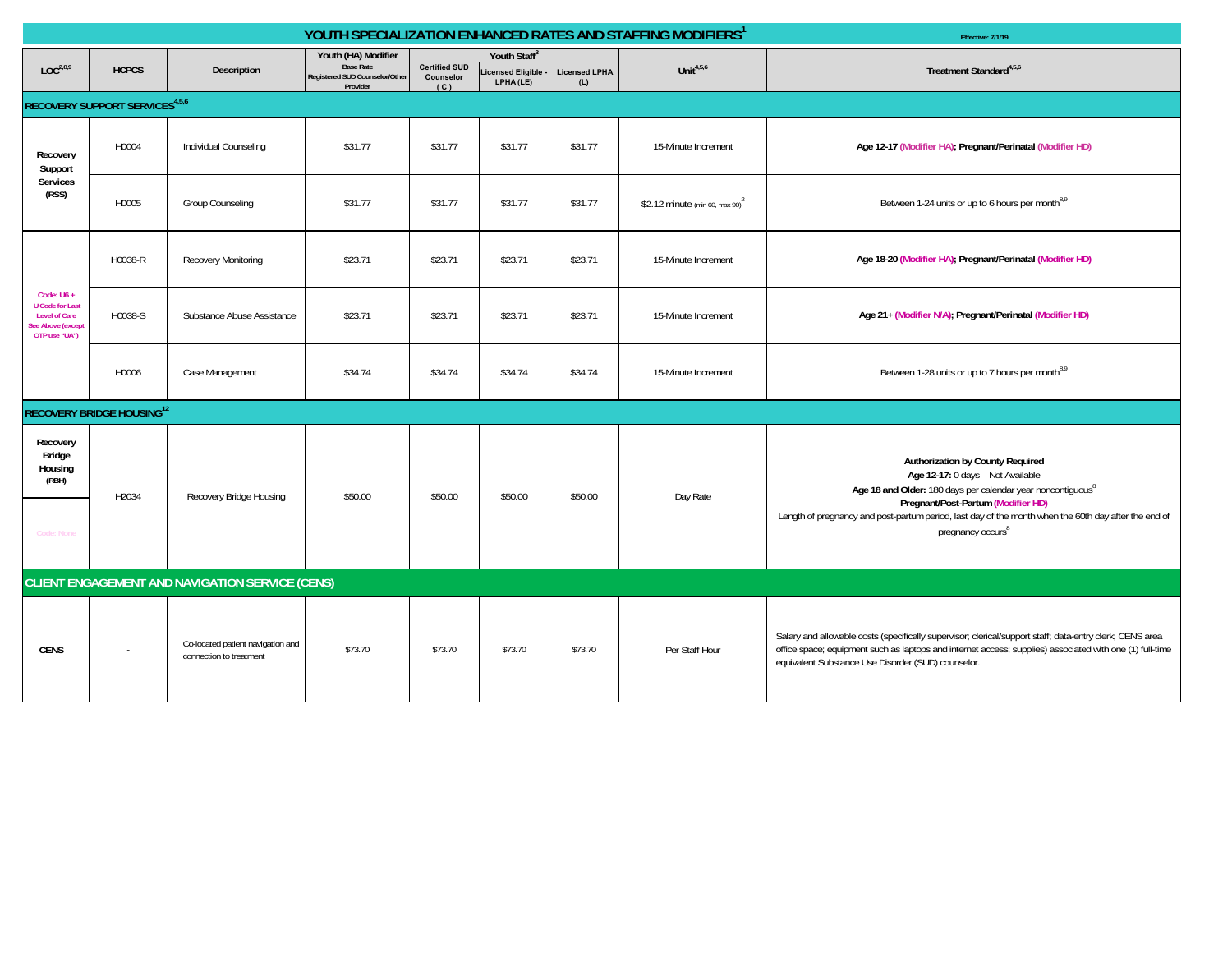| Youth (HA) Modifier<br>Youth Staff <sup>3</sup><br>LOC <sup>2,8.0</sup><br><b>Base Rate</b><br><b>Certified SUD</b><br>Unit $4,5,6$<br><b>HCPCS</b><br>Treatment Standard <sup>4,5,6</sup><br><b>Description</b><br>Licensed Eligible - Licensed LPHA<br>Registered SUD Counselor/Other<br>Counselor |  |  |           |     | <b>YOUTH SPECIALIZATION ENHANCED RATES AND STAFFING MODIFIERS'</b> | Effective: 7/1/19 |
|------------------------------------------------------------------------------------------------------------------------------------------------------------------------------------------------------------------------------------------------------------------------------------------------------|--|--|-----------|-----|--------------------------------------------------------------------|-------------------|
| Provider<br>י<br>OL AIMO IMOTOHOTIONIC                                                                                                                                                                                                                                                               |  |  | LPHA (LE) | (L) |                                                                    |                   |

**CLAIMS INSTRUCTIONS** 

1 **The Youth Specialization Population Modifier requires the following:**

• Experience serving youth (ages 12 through 17) and Young Adults (up to age 21, as clinically appropriate) in 2 of the last 7 years.

• Demonstrated experience using evidence-based practices that are specific to youth and young adults.

· Counselors and/or LPHAs providing direct SUD treatment services to youth, young adults and families have a minimum of 2 years' experience providing youth services, which includes working with youth who are runaways, vict

• Policies and procedures for addressing the needs of youth and young adults with SUD, such as ensuring developmentally appropriate services, family involvement, composition of group counseling, etc.

• Network Provider owner, key staff, and all individuals providing direct services to youths passed a background investigation to the satisfaction of County.

• Listed on the SBAT as a qualified site.

2 U Codes: Claims submission in Sage is currently configured to require the identification of "U Codes" for the level of care (LOC), and specific modifiers: "HA" - youth under 21 years old and "HD" - pregnant and perinatal indicate what should be selected in Sage for the associated service or population.

| ASAM Level of Care (LOC) and "U Code" Crosswalk for Claims Submission |                                                          |                |  |  |  |  |  |
|-----------------------------------------------------------------------|----------------------------------------------------------|----------------|--|--|--|--|--|
| ASAM 1.0-AR                                                           | Outpatient At-Risk                                       |                |  |  |  |  |  |
| ASAM 1.0                                                              | Outpatient                                               | U7             |  |  |  |  |  |
| ASAM 2.1                                                              | Intensive Outpatient                                     | U8             |  |  |  |  |  |
| ASAM 3.1                                                              | Low Intensity Residential                                | U1             |  |  |  |  |  |
| ASAM 3.3                                                              | High Intensity Residential, Population Specific          | U <sub>2</sub> |  |  |  |  |  |
| <b>ASAM 1-WM</b>                                                      | Ambulatory Withdrawal Management w/o Extended Monitoring | U4 + U7 or U8  |  |  |  |  |  |
| ASAM 2-WM                                                             | Ambulatory WM with Extended On-Site Monitoring           | U <sub>5</sub> |  |  |  |  |  |
| ASAM 3.2-WM                                                           | Residential Withdrawal Management, Clinically Managed    | U <sup>9</sup> |  |  |  |  |  |
| ASAM 3.7-WM                                                           | Inpatient Withdrawal Management, Medically Monitored     | U10            |  |  |  |  |  |
| ASAM 4-WM                                                             | Inpatient Withdrawal Management, Medically Managed       |                |  |  |  |  |  |
| ASAM 1-OTP                                                            | Opioid Treatment Program                                 | UA, HG         |  |  |  |  |  |
| <b>RSS</b>                                                            | Recovery Support Services                                |                |  |  |  |  |  |
|                                                                       | Population and Modifier Crosswalk for Claims Submission  |                |  |  |  |  |  |
| Youth                                                                 | Age 12-17                                                | HA             |  |  |  |  |  |
| <b>Young Adults</b>                                                   | Age 18-20                                                | HA             |  |  |  |  |  |
| Pregnant/Perinatal                                                    | Length of pregnancy and allowable post-partum            | HD             |  |  |  |  |  |